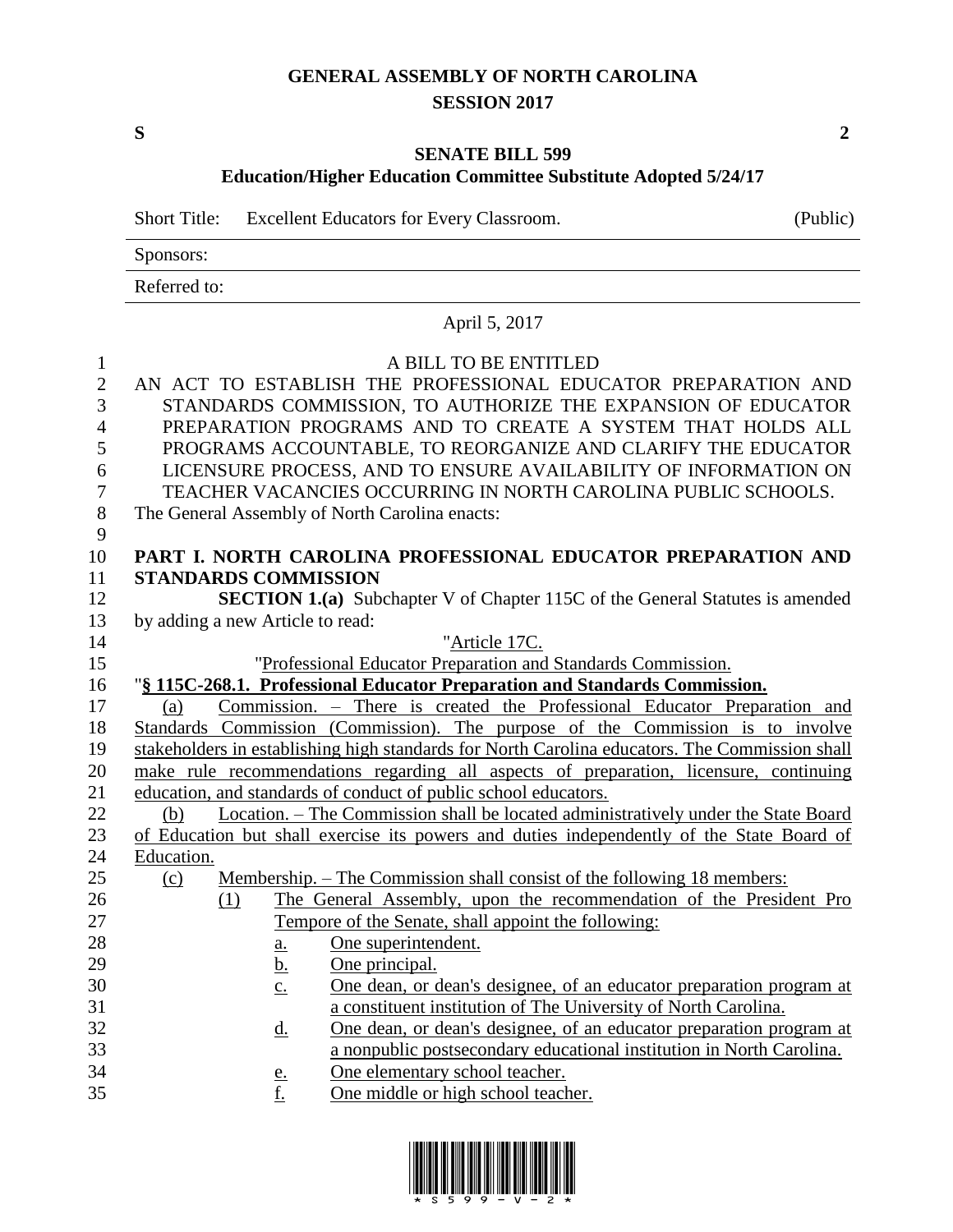| <b>General Assembly Of North Carolina</b> |                                                                                                    | <b>Session 2017</b>                                                                                                                         |
|-------------------------------------------|----------------------------------------------------------------------------------------------------|---------------------------------------------------------------------------------------------------------------------------------------------|
| $g_{\cdot}$                               |                                                                                                    | One personnel administrator from a local school administrative unit                                                                         |
|                                           | in North Carolina with at least 30,000 students.                                                   |                                                                                                                                             |
| h.                                        | One at-large member.                                                                               |                                                                                                                                             |
| (2)                                       | The General Assembly, upon the recommendation of the Speaker of the                                |                                                                                                                                             |
|                                           | House of Representatives, shall appoint the following:                                             |                                                                                                                                             |
| $\underline{\mathbf{a}}$ .                | One superintendent.                                                                                |                                                                                                                                             |
| <u>b.</u>                                 | One principal.                                                                                     |                                                                                                                                             |
| $\underline{c}$ .                         | a constituent institution of The University of North Carolina.                                     | One dean, or dean's designee, of an educator preparation program at                                                                         |
| <u>d.</u>                                 |                                                                                                    | One dean, or dean's designee, of an educator preparation program at<br>a nonpublic postsecondary educational institution in North Carolina. |
| <u>e.</u>                                 | One elementary school teacher.                                                                     |                                                                                                                                             |
| <u>f.</u>                                 | One middle or high school teacher.                                                                 |                                                                                                                                             |
| g.                                        |                                                                                                    | One personnel administrator from a local school administrative unit                                                                         |
|                                           | in North Carolina with less than 30,000 students.                                                  |                                                                                                                                             |
| h.                                        | One at-large member.                                                                               |                                                                                                                                             |
| (3)                                       | The State Teacher of the Year.                                                                     |                                                                                                                                             |
| (4)                                       | The Superintendent of Public Instruction or his or her designee.                                   |                                                                                                                                             |
|                                           | In making appointments, the General Assembly is encouraged to select qualified citizens            |                                                                                                                                             |
|                                           | who are committed to improving the teaching profession and student achievement and who             |                                                                                                                                             |
|                                           | represent the racial, geographic, and gender diversity of the State. Before their appointment to   |                                                                                                                                             |
|                                           | this Commission, with the exception of the at-large members, the members must have been            |                                                                                                                                             |
|                                           | actively engaged in the profession of teaching, in the education of students in educator           |                                                                                                                                             |
|                                           | preparation programs, or in the practice of public school administration for at least three years, |                                                                                                                                             |
|                                           | at least two of which occurred in this State. The members shall serve for two-year terms. Initial  |                                                                                                                                             |
|                                           | terms shall begin September 1, 2017. Vacancies in the membership shall be filled by the            |                                                                                                                                             |
|                                           | General Assembly, as provided in G.S. 120-122, using the same criteria as provided in this         |                                                                                                                                             |
| subsection.                               |                                                                                                    |                                                                                                                                             |
| (d)                                       | <u>Organization and Functioning. – The Commission shall elect a chair, a vice-chair,</u>           |                                                                                                                                             |
|                                           | and a secretary from among its membership. In the absence of the chair, the vice-chair shall       |                                                                                                                                             |
|                                           | preside over the Commission's meetings. All members are voting members and a majority of           |                                                                                                                                             |
|                                           | the Commission constitutes a quorum. The Commission shall adopt rules to govern its                |                                                                                                                                             |
| proceedings.<br>(e)                       | Meetings. – Meetings of the Commission shall be held upon the call of the chair or                 |                                                                                                                                             |
|                                           | the vice-chair in the absence of the chair. The Superintendent shall call the initial meeting of   |                                                                                                                                             |
| the Commission.                           |                                                                                                    |                                                                                                                                             |
| (f)                                       | Compensation and Reimbursement. – Members of the Commission shall receive                          |                                                                                                                                             |
|                                           | compensation for their services and reimbursement for expenses incurred in the performance of      |                                                                                                                                             |
|                                           | their duties required by this Article at the rate prescribed in G.S. 138-5 and G.S. 138-6.         |                                                                                                                                             |
| (g)                                       | Personnel. – The Commission may employ, subject to Chapter 126 of the General                      |                                                                                                                                             |
|                                           | Statutes, the necessary personnel for the performance of its functions and fix compensation        |                                                                                                                                             |
|                                           | within the limits of funds available to the Commission.                                            |                                                                                                                                             |
|                                           | "§ 115C-268.5. Powers and duties of the Commission.                                                |                                                                                                                                             |
| (a)                                       | Duties. – The Commission shall:                                                                    |                                                                                                                                             |
| (1)                                       | Develop and recommend to the State Board of Education rules related to all                         |                                                                                                                                             |
|                                           | aspects of educator preparation programs in accordance with Article 17D of                         |                                                                                                                                             |
|                                           | this Chapter. These rules shall include requirements for appropriate                               |                                                                                                                                             |
|                                           | pedagogy to be included in residency license programs.                                             |                                                                                                                                             |
| (2)                                       | Develop and recommend to the State Board of Education rules related to all                         |                                                                                                                                             |
|                                           | aspects of professional standards for North Carolina educators in accordance                       |                                                                                                                                             |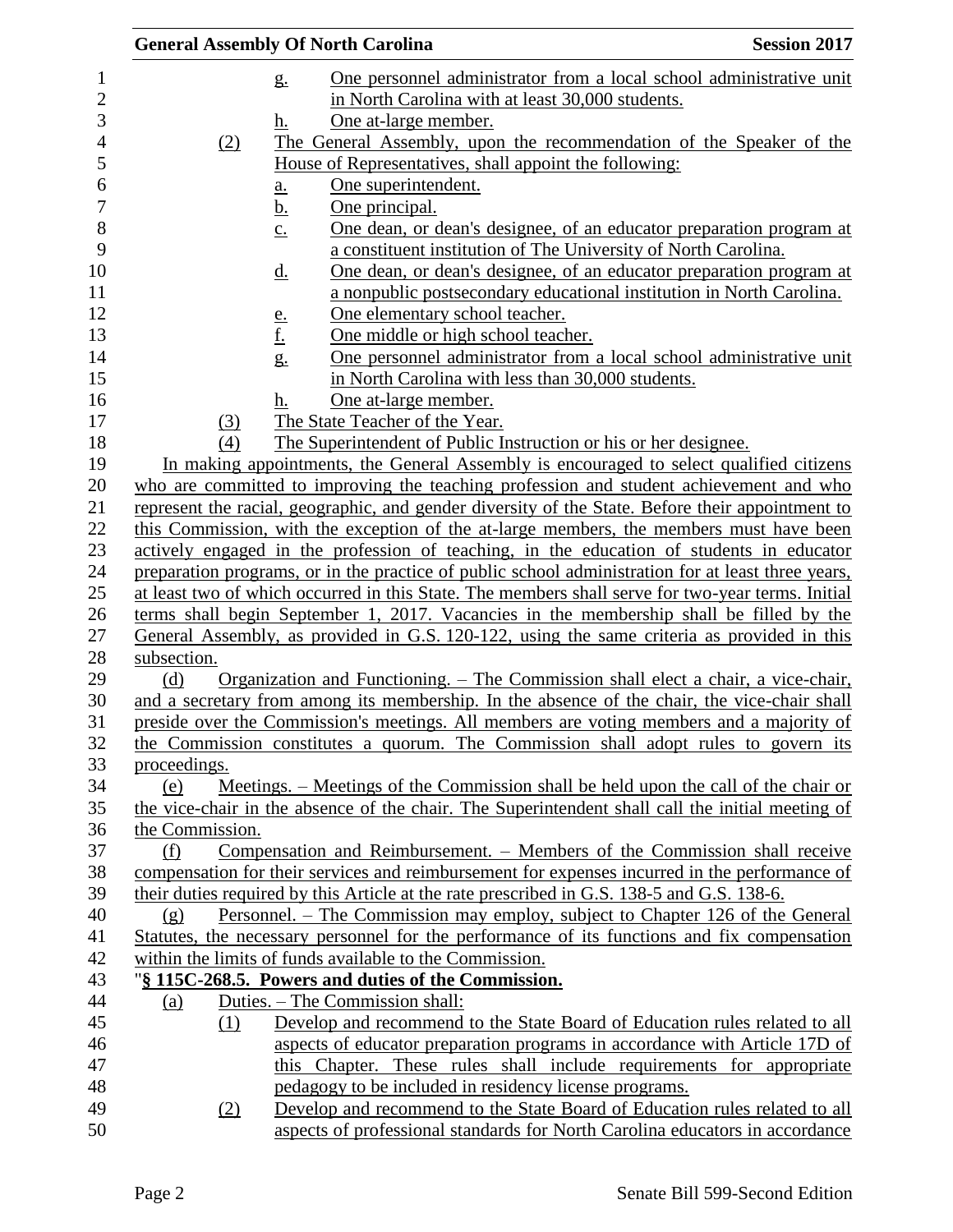|                |                                  | <b>General Assembly Of North Carolina</b>                                                                                                               | <b>Session 2017</b>  |
|----------------|----------------------------------|---------------------------------------------------------------------------------------------------------------------------------------------------------|----------------------|
| $\mathbf{1}$   |                                  | with Article 17E of this Chapter. These rules shall include specific hour                                                                               |                      |
| $\overline{2}$ |                                  | requirements for the following:                                                                                                                         |                      |
| 3              |                                  | Preservice training and field experiences prior to entering the<br>$\underline{a}$ .                                                                    |                      |
| $\overline{4}$ |                                  | classroom for individuals issued residency licenses.                                                                                                    |                      |
| 5              |                                  | Preservice training prior to entering the classroom for individuals<br>$\mathbf b$ .                                                                    |                      |
| 6              |                                  | issue emergency licenses.                                                                                                                               |                      |
| $\overline{7}$ | (3)                              | Provide recommendations as requested to the State Board of Education                                                                                    |                      |
| 8              |                                  | related to the educator preparation programs and professional standards of                                                                              |                      |
| 9              |                                  | North Carolina educators.                                                                                                                               |                      |
| 10             | <u>(b)</u>                       | The Commission shall recommend ways to ensure that the clinical practice                                                                                |                      |
| 11             |                                  | requirements described in G.S. 115C-269.25(d) effectively prepare high-quality professional                                                             |                      |
| 12             |                                  | educators who meet the demands of North Carolina schools.                                                                                               |                      |
| 13             | (c)                              | State Board Approval. – The Commission shall submit its recommendations under                                                                           |                      |
| 14             |                                  | subsection (a) of this section to the State Board. The State Board shall adopt or reject the rules                                                      |                      |
| 15             |                                  | recommendations. The State Board shall not make any substantive changes to any rules                                                                    |                      |
| 16             |                                  | recommendation that it adopts. If the State Board rejects the rules recommendation, it shall                                                            |                      |
| 17             |                                  | state with specificity its reasons for rejection; the Commission may then amend that rules                                                              |                      |
| 18             |                                  | recommendation and resubmit it to the State Board. The Board shall adopt or reject the                                                                  |                      |
| 19             |                                  | amended rules recommendation. If the State Board fails to adopt the Commission's original and                                                           |                      |
| 20             |                                  | amended rule recommendations, the State Board may develop and adopt its own rules.                                                                      |                      |
| 21             | (d)                              | Annual Report. – The Commission shall submit a report by December 1, 2018, and                                                                          |                      |
| 22             |                                  | annually thereafter, to the Joint Legislative Education Oversight Committee and the State                                                               |                      |
| 23             |                                  | Board of Education of its activities during the preceding year, together with any                                                                       |                      |
| 24<br>25       |                                  | recommendations and findings regarding improvement of the teaching profession."                                                                         |                      |
| 26             |                                  | PART II. EDUCATOR PREPARATION PROGRAMS                                                                                                                  |                      |
| 27             |                                  | <b>SECTION 2.(a)</b> G.S. 115C-296.8 is repealed.                                                                                                       |                      |
| 28             |                                  | <b>SECTION 2.(b)</b> G.S. 115C-296.9 is repealed.                                                                                                       |                      |
| 29             |                                  | <b>SECTION 2.(c)</b> G.S. 115C-296.10 is repealed.                                                                                                      |                      |
| 30             |                                  | <b>SECTION 2.(d)</b> G.S. 115C-296.11 is repealed.                                                                                                      |                      |
| 31             |                                  | SECTION 2.(e) G.S. 115C-296.12 is repealed.                                                                                                             |                      |
| 32             |                                  | <b>SECTION 2.(f)</b> G.S. 115C-296.13 is repealed.                                                                                                      |                      |
| 33             |                                  | <b>SECTION 2.(g)</b> G.S. 115C-309 is repealed.                                                                                                         |                      |
| 34             |                                  | <b>SECTION 2.(h)</b> G.S. 115C-310 is repealed.                                                                                                         |                      |
| 35             |                                  | <b>SECTION 2.(i)</b> Subchapter V of Chapter 115C of the General Statutes is amended                                                                    |                      |
| 36             | by adding a new Article to read: |                                                                                                                                                         |                      |
| 37             |                                  | "Article 17D.                                                                                                                                           |                      |
| 38             |                                  | "Educator Preparation Programs.                                                                                                                         |                      |
| 39             | "§ 115C-269.1. Definitions.      |                                                                                                                                                         |                      |
| 40             |                                  | As used in this Article, the following definitions shall apply:                                                                                         |                      |
| 41             | (1)                              | Approved EPP. $-$ An EPP that has been approved by the State Board as                                                                                   |                      |
| 42             |                                  | meeting<br>established<br>the requirements<br>by<br>rule,<br>G.S. 115C-269.10.                                                                          | provided<br>as<br>in |
| 43<br>44       |                                  |                                                                                                                                                         |                      |
| 45             | (2)                              | Authorized EPP. $-$ An EPP that (i) has met the accountability performance<br>standards described in G.S. 115C-269.35 and (ii) has been approved by the |                      |
| 46             |                                  | State Board or accredited by CAEP to prepare, train, and recommend                                                                                      |                      |
| 47             |                                  | students for licensure.                                                                                                                                 |                      |
| 48             | (3)                              | <u> CAEP. – Council for the Accreditation of Educator Preparation.</u>                                                                                  |                      |
| 49             | $\left(4\right)$                 | Clinical educator. $-$ An individual employed by a partner school, including a                                                                          |                      |
| 50             |                                  | classroom teacher, who assesses, supports, and develops a clinical intern's                                                                             |                      |
| 51             |                                  | knowledge, skills, and professional disposition during an internship.                                                                                   |                      |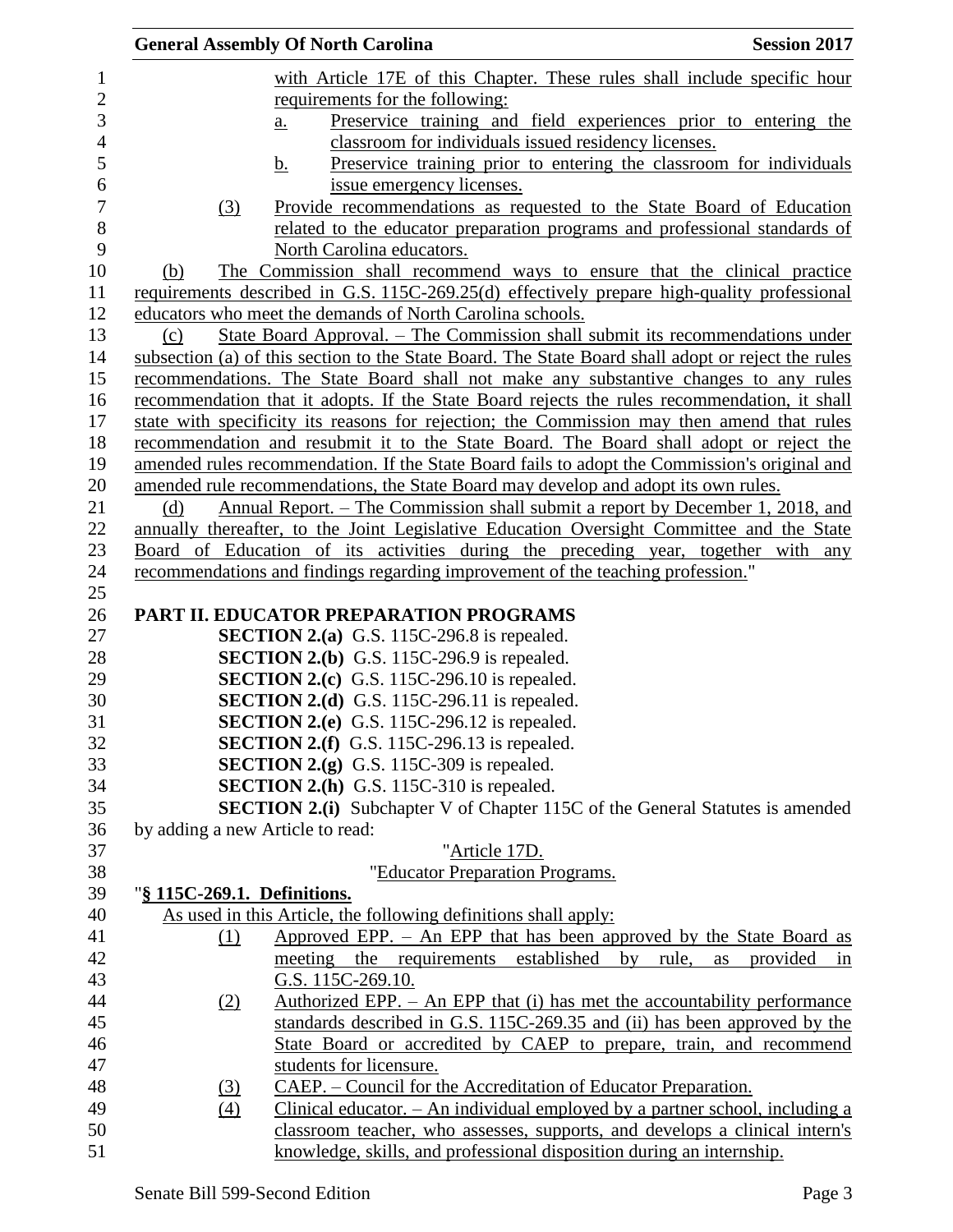|            | <b>Session 2017</b><br><b>General Assembly Of North Carolina</b>                                                                                      |  |
|------------|-------------------------------------------------------------------------------------------------------------------------------------------------------|--|
| (5)        | Clinical intern or intern. $-$ Any student enrolled in a recognized EPP who is                                                                        |  |
|            | jointly assigned by that EPP and a local board of education to teach under                                                                            |  |
|            | the direction and supervision of a clinical educator, as provided in                                                                                  |  |
|            | G.S. 115C-269.25.                                                                                                                                     |  |
| (6)        | Clinical internship or internship. $-$ Type of field experience in which a                                                                            |  |
|            | clinical intern works under the supervision of a clinical educator and may be                                                                         |  |
|            | delegated those duties granted to an educator by G.S. 115C-307 and any                                                                                |  |
|            | other part of the school program for which the clinical educator is                                                                                   |  |
|            | responsible.                                                                                                                                          |  |
| <u>(7)</u> | Clinical mentor or mentor. $-$ An individual employed by an elementary or                                                                             |  |
|            | secondary school, including a classroom teacher, who assesses, supports,                                                                              |  |
|            | and develops a clinical resident's knowledge, skills, and professional                                                                                |  |
|            | disposition during the residency.                                                                                                                     |  |
|            | Clinical residency or residency. $-$ Type of field experience in which a                                                                              |  |
| (8)        |                                                                                                                                                       |  |
|            | clinical resident who already holds a bachelor's degree is enrolled in a                                                                              |  |
|            | recognized EPP and also employed by a local school administrative unit as                                                                             |  |
|            | an educator and supervised by the recognized EPP in partial fulfillment of                                                                            |  |
|            | the recognized EPP's training requirements.                                                                                                           |  |
| (9)        | <u>Clinical resident. – Any student who meets the following criteria:</u>                                                                             |  |
|            | Holds a bachelor's degree.<br><u>a.</u>                                                                                                               |  |
|            | <u>b.</u><br>Is enrolled in a recognized EPP.                                                                                                         |  |
|            | Is employed by a local school administrative unit as an educator and<br>$\underline{c}$ .                                                             |  |
|            | supervised by the recognized EPP in partial fulfillment of the                                                                                        |  |
|            | recognized EPP's training requirements.                                                                                                               |  |
| (10)       | Educator preparation program or EPP. - Any entity that prepares, trains, and                                                                          |  |
|            | recommends students for teacher licensure.                                                                                                            |  |
| (11)       | <u>Field experience. – Placement of students enrolled in a recognized EPP in</u>                                                                      |  |
|            | settings to provide opportunities to observe, practice, and demonstrate<br>knowledge and skills. A field experience may include preclinical classroom |  |
|            | experiences.                                                                                                                                          |  |
| (12)       | Field supervisor. $-$ An individual who is employed by a recognized EPP to                                                                            |  |
|            | observe students, monitor their performance, and provide constructive                                                                                 |  |
|            | feedback to improve their effectiveness as educators during their clinical                                                                            |  |
|            | internship or residency.                                                                                                                              |  |
| (13)       | Initially authorized EPP. – An EPP that has been either approved by the                                                                               |  |
|            | State Board or accredited by CAEP to prepare, train, and recommend                                                                                    |  |
|            | students for licensure, but lacks data required by the performance standards                                                                          |  |
|            | described in G.S. 115C-269.35.                                                                                                                        |  |
|            | Partner school. - An elementary or secondary school located in North                                                                                  |  |
| (14)       | Carolina that includes (i) a public school governed by a local board of                                                                               |  |
|            | education, a charter school board of directors, a regional school board of                                                                            |  |
|            | directors, or a UNC laboratory school board of trustees; (ii) a Department of                                                                         |  |
|            | Defense Elementary and Secondary School established pursuant to 10                                                                                    |  |
|            | U.S.C. $\S$ 2164; and (iii) a nonpublic school that meets the requirements of                                                                         |  |
|            | Part 1 or 2 of Article 39 of this Chapter.                                                                                                            |  |
|            | Recognized educator preparation program or recognized EPP. - An entity                                                                                |  |
| (15)       | that is initially authorized or authorized by the State Board to recommend                                                                            |  |
|            | students for educator licensure.                                                                                                                      |  |
| (16)       | Student. - An individual enrolled in a recognized educator preparation                                                                                |  |
|            |                                                                                                                                                       |  |
|            | program.<br>"§ 115C-269.5. Educator preparation programs.                                                                                             |  |
|            |                                                                                                                                                       |  |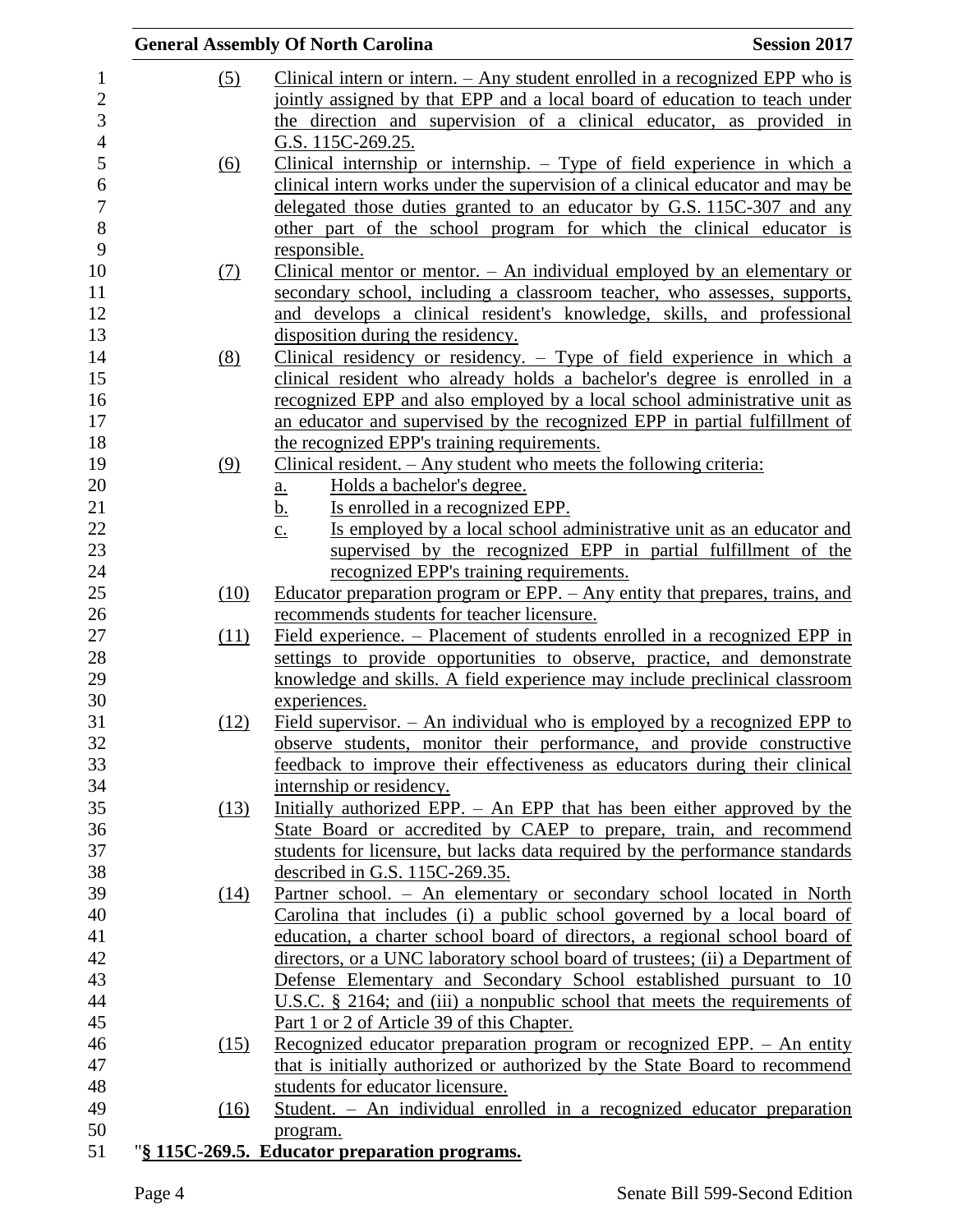|                |     |     | <b>General Assembly Of North Carolina</b>                                                        | <b>Session 2017</b> |
|----------------|-----|-----|--------------------------------------------------------------------------------------------------|---------------------|
| 1              | (a) |     | Role of EPPs. – An EPP shall prepare students for educator licensure and meet the                |                     |
| $\overline{c}$ |     |     | standards and requirements set forth in this Article. To recommend students for licensure, an    |                     |
| 3              |     |     | EPP shall be recognized by the State Board.                                                      |                     |
| $\overline{4}$ | (b) |     | State Board Authority. - The State Board shall initially authorize and recognize an              |                     |
| 5              |     |     | EPP as required by this Article. The State Board shall have authority to regulate EPPs in        |                     |
| 6              |     |     | accordance with this Article.                                                                    |                     |
| $\tau$         | (c) |     | Initial Authorization. - The State Board shall assign the status of initially authorized         |                     |
| 8              |     |     | to an EPP if it has not yet generated sufficient data to meet the performance standards, but the |                     |
| 9              |     |     | EPP meets one of the following criteria:                                                         |                     |
| 10             |     | (1) | The EPP is approved by the State Board.                                                          |                     |
| 11             |     | (2) | The EPP is nationally accredited by CAEP.                                                        |                     |
| 12             | (d) |     | <u>Authorization. – The State Board shall assign the status of authorized to an EPP if</u>       |                     |
| 13             |     |     | the EPP meets the following criteria:                                                            |                     |
| 14             |     | (1) | The EPP is approved by the State Board or nationally accredited by CAEP.                         |                     |
| 15             |     | (2) | The EPP satisfies the performance standards to the extent that the EPP has                       |                     |
| 16             |     |     | not been assigned revoked status described in G.S. 115C-269.45.                                  |                     |
| 17             | (e) |     | The State Board shall assign the status of recognized EPP to an EPP that has the                 |                     |
| 18             |     |     | status of initially authorized or authorized.                                                    |                     |
| 19             |     |     | "§ 115C-269.10. Educator preparation program approval process.                                   |                     |
| 20             | (a) |     | State Board Authority. - The State Board shall have authority to approve an EPP                  |                     |
| 21             |     |     | that meets the requirements established by rule as provided in subsection (b) of this section.   |                     |
| 22             | (b) |     | <u>Rules for Granting State Approval. – The State Board shall adopt rules for granting</u>       |                     |
| 23             |     |     | approval to EPPs in accordance with this Article. The rules shall ensure the following:          |                     |
| 24             |     | (1) | A rigorous approval process that requires that the criteria in this Article are                  |                     |
| 25             |     |     | met.                                                                                             |                     |
| 26             |     | (2) | An application process, peer review, and technical assistance provided by                        |                     |
| 27             |     |     | the State Board.                                                                                 |                     |
| 28             |     | (3) | An approval period of five years and process for renewal of approval.                            |                     |
| 29             | (c) |     | Minimum Approval Standards. - At a minimum, the rules established as provided in                 |                     |
| 30             |     |     | subsection (b) of this section shall include the following standards:                            |                     |
| 31             |     | (1) | Students shall develop a deep understanding of the critical concepts and                         |                     |
| 32             |     |     | principles of their discipline and, by completion, be able to use                                |                     |
| 33             |     |     | discipline-specific practices flexibly to advance the learning of all students                   |                     |
| 34             |     |     | toward attainment of college- and career-ready standards.                                        |                     |
| 35             |     | (2) | Effective partnerships and high-quality clinical practice shall be central to                    |                     |
| 36             |     |     | preparation so that students develop the knowledge, skills, and professional                     |                     |
| 37             |     |     | dispositions necessary to demonstrate positive impact on all elementary and                      |                     |
| 38             |     |     | secondary students' learning and development.                                                    |                     |
| 39             |     | (3) | Quality of students shall be a continuing and purposeful part of the EPP's                       |                     |
| 40             |     |     | responsibility from recruitment, at admission, through the progression of                        |                     |
| 41             |     |     | courses and field experiences, and to decisions that completers are prepared                     |                     |
| 42             |     |     | to teach effectively and are recommended for licensure. The EPP shall                            |                     |
| 43             |     |     | demonstrate that development of student quality is the goal of educator                          |                     |
| 44             |     |     | preparation in all phases of the program through evidence of impact under                        |                     |
| 45             |     |     | subdivision (4) of this subsection.                                                              |                     |
| 46             |     | (4) | The EPP shall demonstrate the impact of its completers on elementary and                         |                     |
| 47             |     |     | secondary student learning and development, classroom instruction, and                           |                     |
| 48             |     |     | schools, and the satisfaction of its completers with the relevance and                           |                     |
| 49             |     |     | effectiveness of their preparation.                                                              |                     |
| 50             |     | (5) | The EPP shall maintain a quality assurance system comprised of valid data                        |                     |
| 51             |     |     | from multiple measures, including evidence of students' and completers'                          |                     |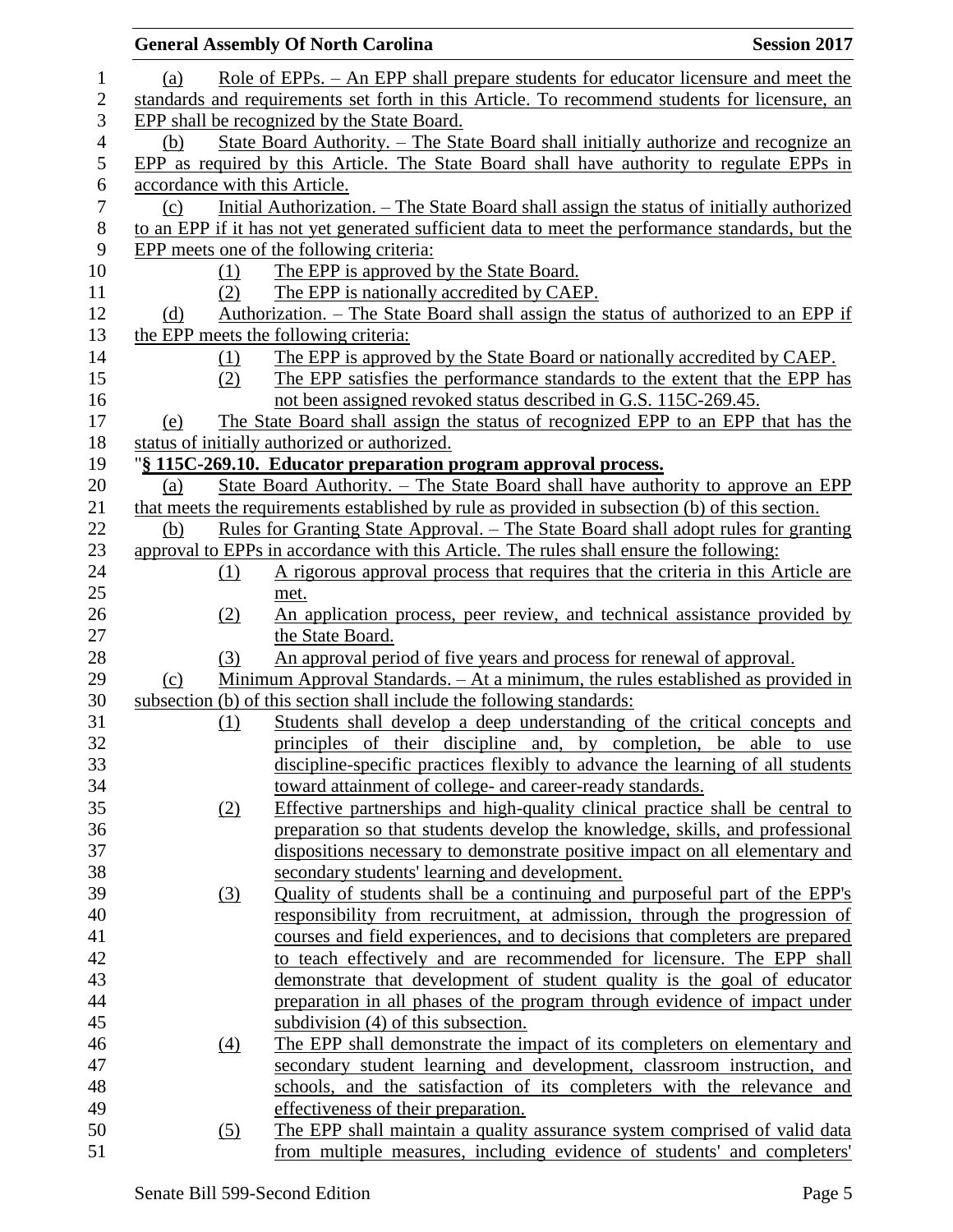|            |                            |                   | <b>General Assembly Of North Carolina</b>                                                           | <b>Session 2017</b>                                                    |
|------------|----------------------------|-------------------|-----------------------------------------------------------------------------------------------------|------------------------------------------------------------------------|
|            |                            |                   | positive impact on elementary and secondary student learning and                                    |                                                                        |
|            |                            |                   | development. The EPP shall support continuous improvement that is                                   |                                                                        |
|            |                            |                   | sustained and evidence-based and that evaluates the effectiveness of its                            |                                                                        |
|            |                            |                   | completers. The EPP shall use the results of inquiry and data collection to                         |                                                                        |
|            |                            |                   | establish priorities, enhance program elements and capacity, and test                               |                                                                        |
|            |                            |                   | innovations to improve completers' impact on elementary and secondary                               |                                                                        |
|            |                            |                   | student learning and development.                                                                   |                                                                        |
| (d)        |                            |                   | Application. – An EPP seeking to be approved by the State Board shall complete the                  |                                                                        |
|            |                            |                   | application process established by the State Board.                                                 |                                                                        |
| (e)        |                            |                   | Peer Review. - An EPP seeking to be approved by the State Board shall undergo a                     |                                                                        |
|            |                            |                   | peer review process established by the State Board that includes highly qualified and trained       |                                                                        |
|            |                            |                   | members to adequately review programs within the State.                                             |                                                                        |
| (f)        |                            |                   | Technical Assistance. - For EPPs seeking approval, the State Board shall provide                    |                                                                        |
|            |                            |                   | technical assistance in efforts to do the following:                                                |                                                                        |
|            | (1)                        |                   | Improve education quality and EPP performance.                                                      |                                                                        |
|            | (2)                        |                   | Inform EPPs about the program approval process as part of EPP                                       |                                                                        |
|            |                            |                   | performance based on outcome data.                                                                  |                                                                        |
|            | (3)                        |                   | Assist with State and federal reporting processes.                                                  |                                                                        |
|            | (4)                        |                   | Help build and maintain partnerships between elementary and secondary                               |                                                                        |
|            |                            |                   | schools and EPPs.                                                                                   |                                                                        |
|            |                            |                   | "§ 115C-269.15. Minimum admissions requirements for educator preparation programs.                  |                                                                        |
| (a)        |                            |                   | <u>Testing. – A recognized EPP shall not admit a student until that student has met one</u>         |                                                                        |
|            | of the following criteria: |                   |                                                                                                     |                                                                        |
|            | (1)                        |                   | Attained a passing score or prescribed minimum score set by the State Board                         |                                                                        |
|            |                            |                   | for a preprofessional skills test.                                                                  |                                                                        |
|            | (2)                        |                   | Achieved the appropriate required scores, as determined by the State Board,                         |                                                                        |
|            |                            |                   | on the verbal and mathematics portions of the SAT or ACT. The minimum                               |                                                                        |
|            |                            |                   | combined verbal and mathematics score set by the State Board for the SAT                            |                                                                        |
|            |                            |                   | shall be 1,100 or greater. The minimum composite score set by the State                             |                                                                        |
|            |                            |                   | Board for the ACT shall be 24 or greater.                                                           |                                                                        |
|            | (3)                        |                   | Holds a bachelor's degree.                                                                          |                                                                        |
| (b)        |                            |                   | Grade Point Average. $-$ A recognized EPP shall not admit a student into an EPP                     |                                                                        |
|            |                            |                   | unless that student has earned a minimum grade point average of at least a 2.7. A recognized        |                                                                        |
|            |                            |                   | EPP shall ensure that the minimum cohort grade point average for each entering cohort to an         |                                                                        |
|            | EPP is at least a 3.0.     |                   |                                                                                                     |                                                                        |
|            |                            |                   | "§ 115C-269.20. Content and pedagogy requirements.                                                  |                                                                        |
| (a)        |                            |                   | Content and Pedagogy Requirements. - To ensure that EPPs remain current and                         |                                                                        |
|            |                            |                   | reflect a rigorous course of study that is aligned to State and national standards, the State Board |                                                                        |
|            |                            |                   | shall require at least the following minimum requirements with demonstrated competencies in         |                                                                        |
| its rules: |                            |                   |                                                                                                     |                                                                        |
|            | (1)                        |                   | All EPPs shall include instruction in the following:                                                |                                                                        |
|            |                            | a.                | The identification and education of children with disabilities.                                     |                                                                        |
|            |                            | <u>b.</u>         | Positive management of student behavior                                                             | and<br>effective                                                       |
|            |                            |                   |                                                                                                     | communication techniques for defusing and de-escalating disruptive     |
|            |                            |                   | or dangerous behavior.                                                                              |                                                                        |
|            |                            | $\underline{c}$ . |                                                                                                     | Demonstration of competencies in using digital and other               |
|            |                            |                   |                                                                                                     | instructional technologies to provide high-quality, integrated digital |
|            |                            |                   | teaching and learning to all students.                                                              |                                                                        |
|            |                            | <u>d.</u>         | The skills and responsibilities required of educators.                                              |                                                                        |
|            |                            | e.                | The expectations for student performance based on State standards.                                  |                                                                        |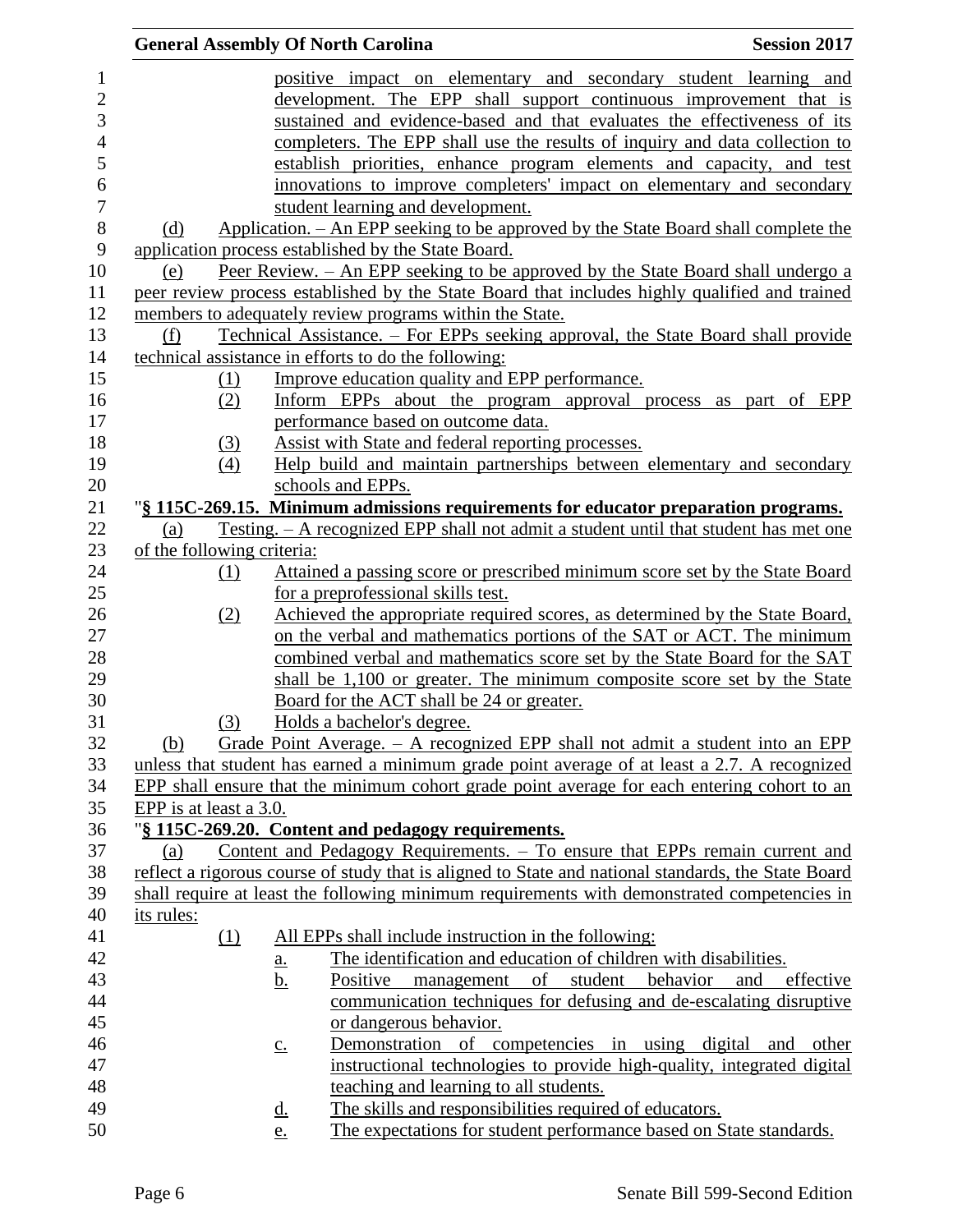|                      |     |                   | <b>General Assembly Of North Carolina</b>                                                       | <b>Session 2017</b> |
|----------------------|-----|-------------------|-------------------------------------------------------------------------------------------------|---------------------|
|                      |     | <u>f.</u>         | The supply of and demand for educators in this State, as identified in                          |                     |
|                      |     |                   | the vacancy report required by G.S. 115C-299.5(e).                                              |                     |
|                      |     | g.                | The State's framework for appraisal of educators.                                               |                     |
|                      | (2) |                   | EPPs providing training for elementary education teachers shall include the                     |                     |
|                      |     | following:        |                                                                                                 |                     |
|                      |     | a.                | Adequate coursework in the teaching of reading, writing, and                                    |                     |
|                      |     |                   | mathematics.                                                                                    |                     |
|                      |     | <u>b.</u>         | Assessment prior to licensure to determine if a student possesses the                           |                     |
|                      |     |                   | requisite knowledge in scientifically based reading, writing, and                               |                     |
|                      |     |                   | mathematics instruction that is aligned with the State Board's                                  |                     |
|                      |     |                   | expectations.                                                                                   |                     |
|                      |     | $\underline{c}$ . | Instruction in application of formative and summative assessments                               |                     |
|                      |     |                   | within the school and classroom setting through technology-based                                |                     |
|                      |     |                   | assessment systems available in State schools that measure and                                  |                     |
|                      |     |                   | predict expected student improvement.                                                           |                     |
|                      |     | <u>d.</u>         | Instruction in integration of arts education across the curriculum.                             |                     |
|                      | (3) |                   | EPPs providing training for elementary and special education general                            |                     |
|                      |     |                   | curriculum teachers shall ensure that students receive instruction in early                     |                     |
|                      |     |                   | literacy intervention strategies and practices that are aligned with State and                  |                     |
|                      |     |                   | national reading standards and shall include the following:                                     |                     |
|                      |     | a.                | Instruction in the teaching of reading, including a substantive                                 |                     |
|                      |     |                   | understanding of reading as a process involving oral language,                                  |                     |
|                      |     |                   | phonological and phonemic awareness, phonics, fluency, vocabulary,                              |                     |
|                      |     |                   | and comprehension. Instruction shall include appropriate application                            |                     |
|                      |     |                   | of instructional supports and services and reading interventions to                             |                     |
|                      |     |                   | ensure reading proficiency for all students.                                                    |                     |
|                      |     | <u>b.</u>         | Instruction in evidence-based assessment and diagnosis of specific                              |                     |
|                      |     |                   | areas of difficulty with reading development and of reading                                     |                     |
|                      |     |                   | deficiencies.                                                                                   |                     |
|                      |     | $\underline{c}$ . | Instruction in appropriate application of instructional supports and                            |                     |
|                      |     |                   | services and reading interventions to ensure reading proficiency for                            |                     |
|                      |     |                   | all students.                                                                                   |                     |
|                      | (4) |                   | EPPs providing training for middle and high school teachers shall include                       |                     |
|                      |     |                   | the following:                                                                                  |                     |
|                      |     | <u>a.</u>         | Adequate coursework in the relevant content area. For clinical                                  |                     |
|                      |     |                   | residency programs, students may instead demonstrate mastery of the                             |                     |
|                      |     |                   | relevant content area through the passage of the relevant content area                          |                     |
|                      |     |                   | examination approved by the State Board.                                                        |                     |
|                      |     | <u>b.</u>         | Adequate coursework in the teaching of the relevant content area.                               |                     |
|                      |     | $\underline{c}$ . | For EPPs providing training for science teachers,                                               | adequate            |
|                      |     |                   | preparation in issues related to science laboratory safety.                                     |                     |
|                      |     |                   | "§ 115C-269.25. Clinical partnerships and practice in educator preparation programs.            |                     |
| (a)                  |     |                   | Collaborative Partnerships With Elementary and Secondary Schools. – EPPs shall                  |                     |
|                      |     |                   | establish and maintain collaborative, formalized partnerships with elementary and secondary     |                     |
|                      |     |                   | partner schools that are focused on student achievement, continuous school improvement, and     |                     |
|                      |     |                   | the professional development of elementary and secondary educators, as well as those            |                     |
| preparing educators. |     |                   |                                                                                                 |                     |
| (b)                  |     |                   | <u>Memorandum of Understanding With Local School Administrative Units. – EPPs</u>               |                     |
|                      |     |                   | shall enter into a memorandum of understanding with the local school administrative unit or the |                     |
|                      |     |                   | partner school where students are placed or employed. In the memorandum, the EPP and the        |                     |
|                      |     |                   | local school administrative unit or partner school, as applicable, shall:                       |                     |
|                      |     |                   |                                                                                                 |                     |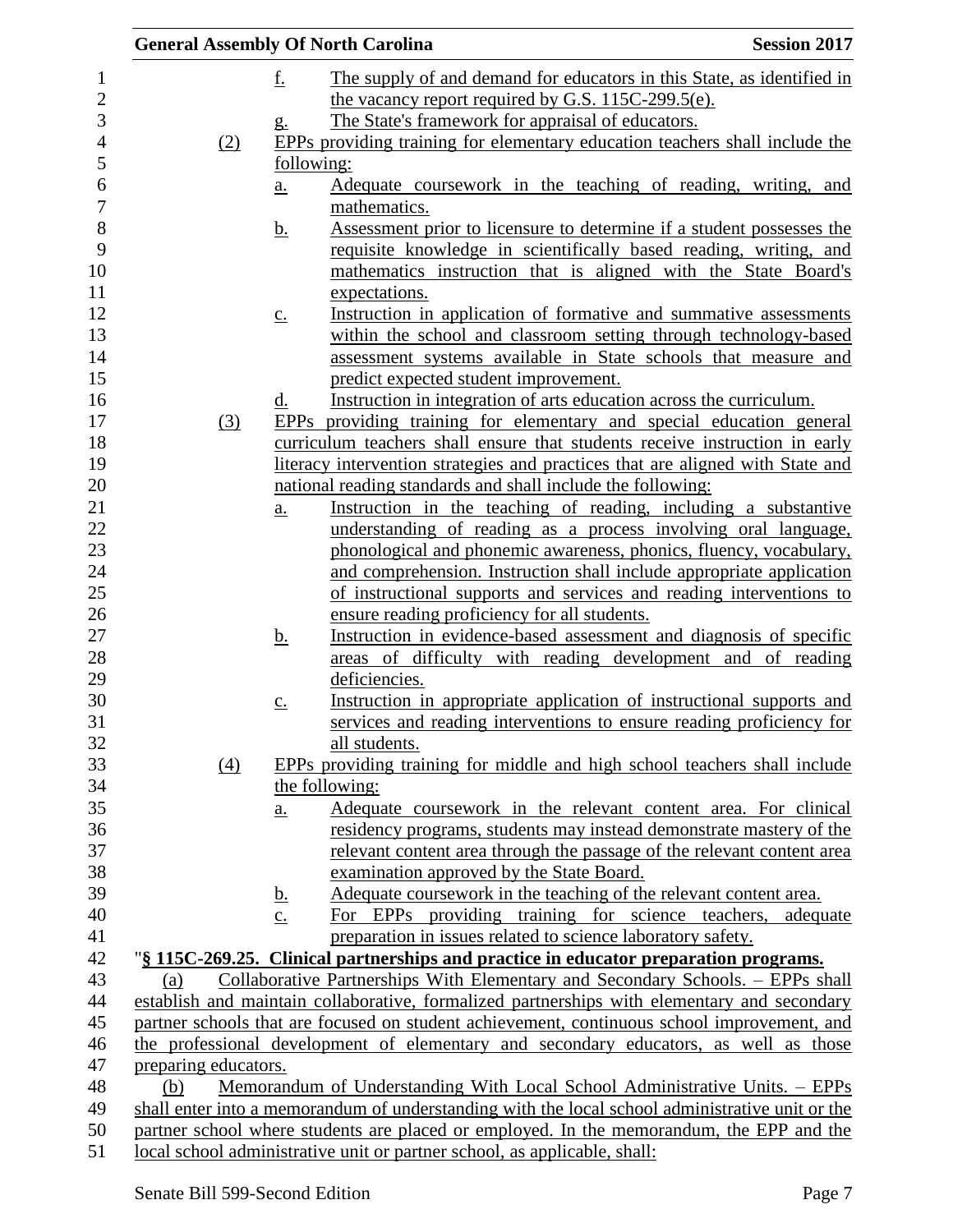|                |                       |            | <b>General Assembly Of North Carolina</b>                                                           | <b>Session 2017</b> |
|----------------|-----------------------|------------|-----------------------------------------------------------------------------------------------------|---------------------|
| $\mathbf 1$    |                       | (1)        | Define the collaborative relationship between the EPP and the local school                          |                     |
| $\mathbf{2}$   |                       |            | administrative unit or partner school and how this partnership will be                              |                     |
| $\mathfrak{Z}$ |                       |            | focused on continuous school improvement and student achievement.                                   |                     |
| $\overline{4}$ |                       | (2)        | Adopt a plan for collaborative clinical educator or mentor selection,                               |                     |
| 5              |                       |            | orientation, and student placement.                                                                 |                     |
| 6              |                       | (3)        | Determine how information will be shared and verified between the EPP and                           |                     |
| $\overline{7}$ |                       |            | the local school administrative unit or partner school.                                             |                     |
| $8\,$          | (c)                   |            | Field Experience Requirements. - To the extent practicable, EPPs shall require, in                  |                     |
| 9              |                       |            | all programs leading to initial professional licensure, the following:                              |                     |
| 10             |                       | (1)        | Field experiences in every semester that include organized and sequenced                            |                     |
| 11             |                       |            | engagement of students in settings that provide them with opportunities to                          |                     |
| 12             |                       |            | observe, practice, and demonstrate knowledge and skills. The experiences                            |                     |
| 13             |                       |            | shall be systematically designed and sequenced to increase the complexity                           |                     |
| 14             |                       |            | and levels of engagement with which students apply, reflect upon, and                               |                     |
| 15             |                       |            | expand their knowledge and skills, and to increase in each semester prior to                        |                     |
| 16             |                       |            |                                                                                                     |                     |
|                |                       |            | the student's internship the number of hours spent in field experiences.                            |                     |
| 17<br>18       |                       | (2)        | A minimum of two hours of field experience in the first semester of the                             |                     |
| 19             |                       |            | program and a cumulative total of at least 12 hours of field experiences prior                      |                     |
| 20             |                       | (3)        | to the student's internship.<br>At least one field experience in a low-performing school.           |                     |
| 21             |                       |            |                                                                                                     |                     |
|                | (d)                   |            | Clinical Practice Requirements. – EPPs shall require clinical practice in the form of               |                     |
| 22             | one of the following: |            |                                                                                                     |                     |
| 23             |                       | (1)        | Internship that lasts for a minimum of 16 weeks. Internships may be over the                        |                     |
| 24             |                       |            | course of two semesters and shall, to the extent practicable, provide field                         |                     |
| 25             |                       |            | experiences at both the beginning and ending of the school year. It shall be                        |                     |
| 26             |                       |            | the responsibility of a clinical educator, in cooperation with the principal and                    |                     |
| 27             |                       |            | the representative of the EPP, to assign to the intern responsibilities and                         |                     |
| 28             |                       |            | duties that will provide adequate preparation for teaching.                                         |                     |
| 29             |                       | (2)        | Residency that meets the following criteria:                                                        |                     |
| 30<br>31       |                       |            | The residency lasts for a minimum of one year.<br>a.                                                |                     |
| 32             |                       |            | b.<br>The EPP provides ongoing support to a student for the full term of                            |                     |
|                |                       |            | the residency.                                                                                      |                     |
| 33             |                       |            | The EPP assigns a clinical mentor to the resident.<br>$\underline{c}$ .                             |                     |
| 34             |                       |            | $\underline{\mathrm{d}}$ .<br>The resident completes field experiences and training required by the |                     |
| 35             |                       |            | State Board prior to the residency.                                                                 |                     |
| 36             | (e)                   |            | Clinical Educator Requirements. - The EPP shall ensure clinical educators who                       |                     |
| 37             |                       |            | supervise students in internships meet the following requirements:                                  |                     |
| 38             |                       | (1)        | Be professionally licensed in the field of licensure sought by the student.                         |                     |
| 39             |                       | (2)        | Have a minimum of three years of experience in a teaching role.                                     |                     |
| 40             |                       | (3)        | Have been rated, through the educator's most recent formal evaluations, at                          |                     |
| 41             |                       |            | least at the "accomplished" level as part of the North Carolina Teacher                             |                     |
| 42             |                       |            | Evaluation System, or the equivalent on an evaluation system utilized by                            |                     |
| 43             |                       |            | another state or partner school, as applicable, and have met expectations as                        |                     |
| 44             |                       |            | part of a student growth assessment system used by a school in the field of                         |                     |
| 45             |                       |            | licensure sought by the student.                                                                    |                     |
| 46             | (f)                   |            | Clinical Mentor Requirements. - The EPP shall ensure clinical educators who                         |                     |
| 47             |                       |            | supervise students in residencies meet the following requirements:                                  |                     |
| 48             |                       | <u>(1)</u> | Be professionally licensed in the field of licensure of the resident.                               |                     |
| 49             |                       | (2)        | Have a minimum of three years of experience in a teaching role.                                     |                     |
| 50             |                       | (3)        | Have been rated, through the educator's most recent formal evaluations, at                          |                     |
| 51             |                       |            | least at the "accomplished" level as part of the North Carolina Teacher                             |                     |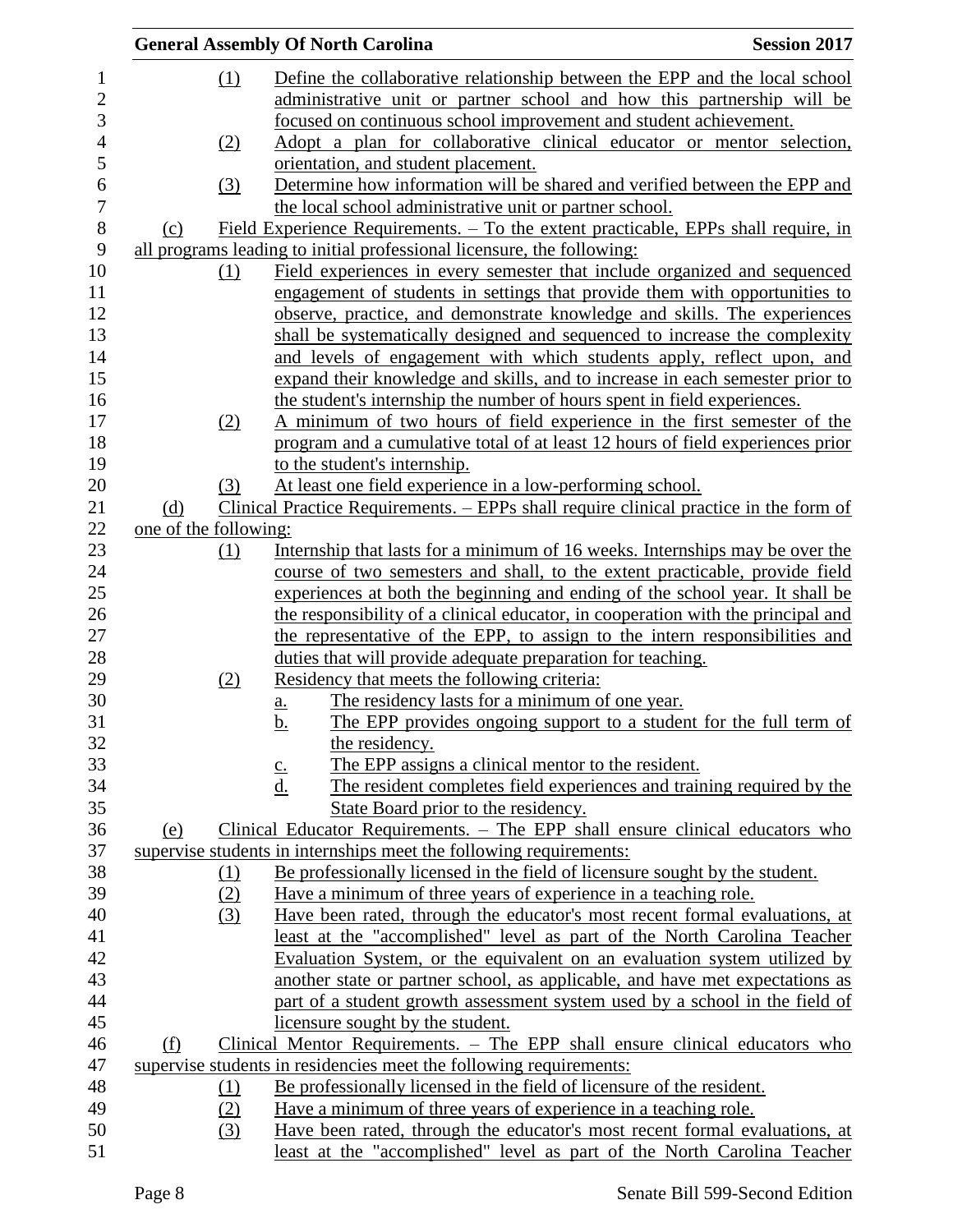|                |                              | <b>General Assembly Of North Carolina</b>                                                        | <b>Session 2017</b> |
|----------------|------------------------------|--------------------------------------------------------------------------------------------------|---------------------|
| $\mathbf{1}$   |                              | Evaluation System, or the equivalent on an evaluation system utilized by                         |                     |
| $\mathbf{2}$   |                              | another state or partner school, as applicable, and have met expectations as                     |                     |
| 3              |                              | part of a student growth assessment system used by a school in the field of                      |                     |
| $\overline{4}$ |                              | licensure sought by the student.                                                                 |                     |
| 5              | (g)                          | Legal Protection of Interns. – An intern under the supervision of a clinical educator            |                     |
| 6              |                              | or principal shall have the protection of the laws accorded to a licensed educator.              |                     |
| $\tau$         | (h)                          | Pedagogy Assessment. – EPPs shall require, in addition to a content assessment, a                |                     |
| $8\,$          |                              | nationally normed and valid pedagogy assessment to determine clinical practice performance.      |                     |
| 9              |                              | Passing scores and mastery criteria shall be determined by the State Board.                      |                     |
| 10             |                              | "§ 115C-269.30. Teacher assistants engaged in internships.                                       |                     |
| 11             | (a)                          | <u>Program for Teacher Assistants. – The State Board shall adopt a program to</u>                |                     |
| 12             |                              | facilitate the process by which teacher assistants may become teachers. Teacher assistants who   |                     |
| 13             | participate in this program: |                                                                                                  |                     |
| 14             | (1)                          | Shall be enrolled in a recognized EPP.                                                           |                     |
| 15             | (2)                          | Shall be employed in a North Carolina public school.                                             |                     |
| 16             | (b)                          | Internship Assignments. – Local school administrative units are encouraged to                    |                     |
| 17             |                              | assign teacher assistants to a different classroom during an internship than the classroom they  |                     |
| 18             |                              | are assigned to as a teacher assistant. To the extent possible, they may be assigned to another  |                     |
| 19             |                              | school within the same local school administrative unit.                                         |                     |
| 20             | (c)                          | Salary and Benefits. - At the discretion of the local school administrative unit,                |                     |
| 21             |                              | teacher assistants may continue to receive their salary and benefits while interning in the same |                     |
| 22             |                              | local school administrative unit where they are employed as a teacher assistant.                 |                     |
| 23             | (d)                          | <u>Consultation With Institutions of Higher Education. – The State Board shall consult</u>       |                     |
| 24             |                              | with the Board of Governors of The University of North Carolina and the North Carolina           |                     |
| 25             |                              | Independent Colleges and Universities in the development of the program.                         |                     |
| 26             |                              | "§ 115C-269.35. Accountability for educator preparation programs.                                |                     |
| 27             | (a)                          | Performance Measures. - The State Board shall adopt rules necessary to establish                 |                     |
| 28             |                              | standards of performance to govern the continuing accountability of all EPPs. At a minimum,      |                     |
| 29             |                              | the performance standards shall be based on the following information that is disaggregated      |                     |
| 30             |                              | with respect to race, sex, and ethnicity:                                                        |                     |
| 31             | (1)                          | Performance based on the standards and criteria for annual evaluations of                        |                     |
| 32             |                              | licensed employees.                                                                              |                     |
| 33             | (2)                          | Proficiency and growth of students taught by educators holding an initial                        |                     |
| 34             |                              | professional license, to the extent practicable. When available, EVAAS data                      |                     |
| 35             |                              | shall be used to measure student proficiency and growth.                                         |                     |
| 36             | (3)                          | Results from an educator satisfaction survey, developed by the State Board                       |                     |
| 37             |                              | with stakeholder input, performed at the end of the educator's first year of                     |                     |
| 38             |                              | teaching after receiving an initial professional license.                                        |                     |
| 39             | $\Delta$                     | Quality of students entering the EPP, including the average grade point                          |                     |
| 40             |                              | average and average score on preprofessional skills tests or college entrance                    |                     |
| 41             |                              | exams that assess reading, writing, mathematics, and other competencies.                         |                     |
| 42             | (b)                          | <u>Annual Performance Reports. – The State Board shall require all recognized EPPs</u>           |                     |
| 43             |                              | to submit annual performance reports. The performance reports shall provide the State Board      |                     |
| 44             |                              | with a focused review of the EPPs and the current authorization process in order to ensure that  |                     |
| 45             |                              | the programs produce graduates that are well prepared to teach. At a minimum, the annual         |                     |
| 46             |                              | report shall contain the following indicators:                                                   |                     |
| 47             | <u>(1)</u>                   | Performance data from subsection (a) of this section.                                            |                     |
| 48             | (2)                          | Data related to the EPP's compliance with requirements for field supervision                     |                     |
| 49             |                              | of students during their internship and residency experiences.                                   |                     |
| 50             | (3)                          | The following information, disaggregated by race, sex, and ethnicity:                            |                     |
| 51             |                              | The number of students who apply.<br><u>a.</u>                                                   |                     |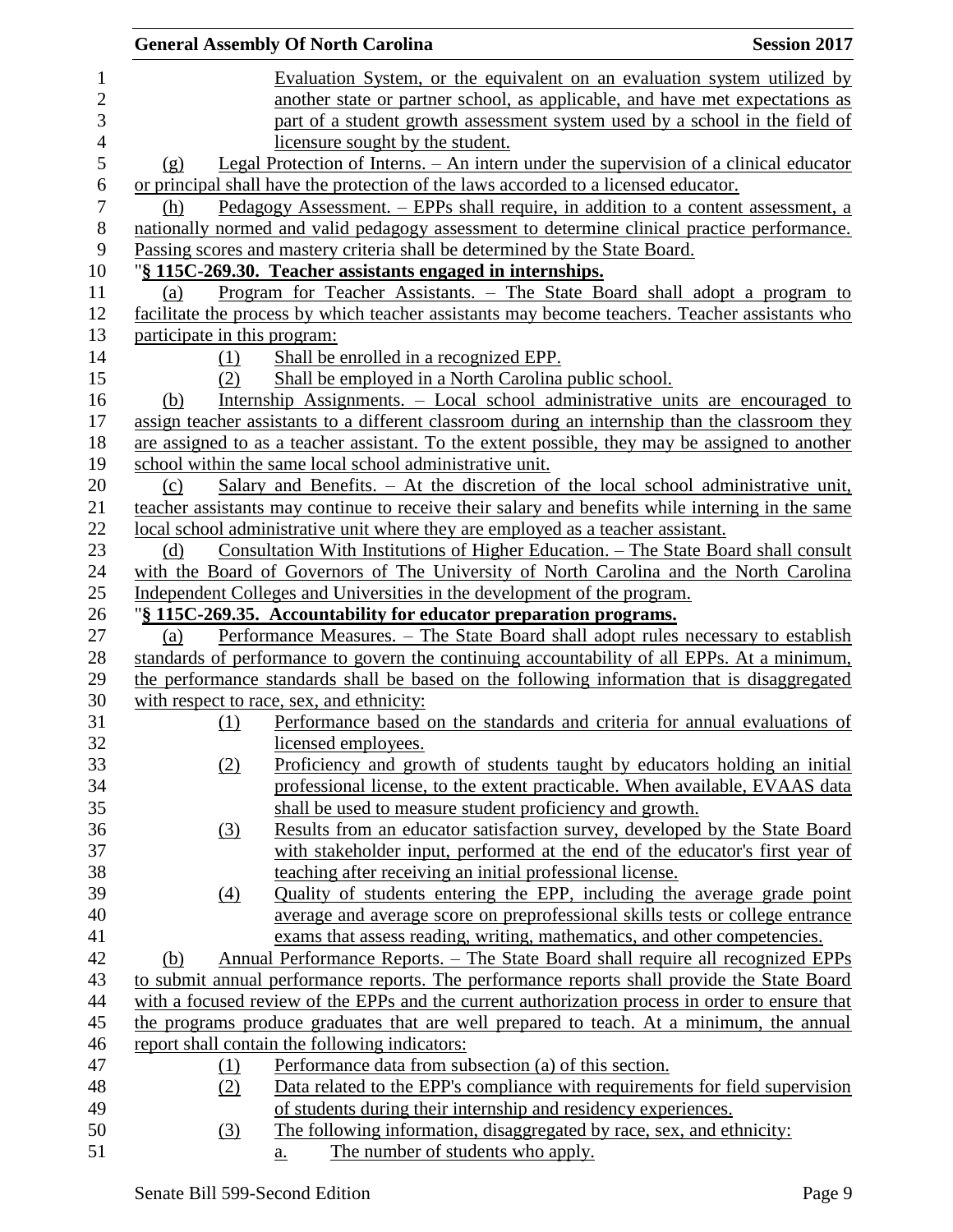| <b>General Assembly Of North Carolina</b> |                   |                                                                                                       | <b>Session 2017</b> |
|-------------------------------------------|-------------------|-------------------------------------------------------------------------------------------------------|---------------------|
|                                           | <u>b.</u>         | The number of students admitted.                                                                      |                     |
|                                           |                   | The number of students retained.                                                                      |                     |
|                                           | $\frac{c}{d}$     | The number of students completing the program.                                                        |                     |
|                                           | e.                | The number of students employed as beginning teachers under initial                                   |                     |
|                                           |                   | professional licenses by not later than the first anniversary of                                      |                     |
|                                           |                   | completing the program.                                                                               |                     |
|                                           | <u>f.</u>         | The amount of time required by students employed as beginning                                         |                     |
|                                           |                   | teachers under residency licenses to be issued initial professional                                   |                     |
|                                           |                   | licenses.                                                                                             |                     |
|                                           |                   | The number of students retained in the profession.                                                    |                     |
|                                           | g.<br>h.          |                                                                                                       |                     |
|                                           |                   | Any other information required by federal law.                                                        |                     |
| $\left(4\right)$                          |                   | The ratio of field supervisors to students completing an internship or                                |                     |
|                                           | residency.        |                                                                                                       |                     |
| (5)                                       |                   | Graduation rates.                                                                                     |                     |
| (6)                                       |                   | Time-to-graduation rates.                                                                             |                     |
| (7)                                       |                   | Average scores of graduates on professional, pedagogy, and content area                               |                     |
|                                           |                   | examinations for the purpose of licensure.                                                            |                     |
| (8)                                       |                   | Percentage of graduates receiving initial professional licenses.                                      |                     |
| (9)                                       |                   | The extent to which the program prepares educators, including general                                 |                     |
|                                           |                   | education teachers and special education teachers, to effectively teach the                           |                     |
|                                           | following:        |                                                                                                       |                     |
|                                           | <u>a.</u>         | Students with disabilities.                                                                           |                     |
|                                           | b.                | Students of limited English proficiency.                                                              |                     |
| (10)                                      |                   | The activities offered by the program that are designed to prepare educators                          |                     |
|                                           |                   | to do the following:                                                                                  |                     |
|                                           | $\underline{a}$ . | Integrate technology effectively into curricula and instruction,                                      |                     |
|                                           |                   | including activities consistent with the principles of universal design                               |                     |
|                                           |                   | for learning.                                                                                         |                     |
|                                           | <u>b.</u>         | Use technology effectively to collect, manage, and analyze data to                                    |                     |
|                                           |                   | improve teaching and learning for the purpose of increasing student                                   |                     |
|                                           |                   | academic achievement.                                                                                 |                     |
| (11)                                      |                   | The perseverance of beginning educators in the profession, as determined on                           |                     |
|                                           |                   | the basis of the number of beginning educators who maintain status as active                          |                     |
|                                           |                   | contributing members in the North Carolina State Employee Retirement                                  |                     |
|                                           |                   | System at least three years after licensure in comparison to similar programs.                        |                     |
| (12)                                      |                   | The results of surveys given to school principals that involve evaluation of                          |                     |
|                                           |                   | the program's effectiveness in preparing participants to succeed in the                               |                     |
|                                           |                   | classroom, based on experience with employed program participants.                                    |                     |
| (13)                                      |                   | Any other information necessary to enable the State Board to assess the                               |                     |
|                                           |                   | effectiveness of the program on the basis of educator retention and success                           |                     |
|                                           |                   | criteria adopted by the State Board.                                                                  |                     |
| (c)                                       |                   | Submission of Annual Performance Reports. – Performance reports shall be                              |                     |
| provided annually to the following:       |                   |                                                                                                       |                     |
| (1)                                       |                   | The State Board.                                                                                      |                     |
| (2)                                       |                   | The board of trustees or board of directors of the entity submitting the report.                      |                     |
| (d)                                       |                   | Information Requests by EPPs. – The State Board of Education shall annually                           |                     |
|                                           |                   | provide, upon request, the data required to be included in an EPP's annual performance report         |                     |
|                                           |                   | related to subdivisions $(1)$ and $(2)$ of subsection $(a)$ of this section and subdivision $(11)$ of |                     |
|                                           |                   | subsection (b) of this section. The State Board of Education shall provide this information to an     |                     |
|                                           |                   | EPP as aggregate data and disaggregated by race, sex, and ethnicity. Notwithstanding Article          |                     |
|                                           |                   | 21A of this Chapter, local school administrative units shall provide to the State Board of            |                     |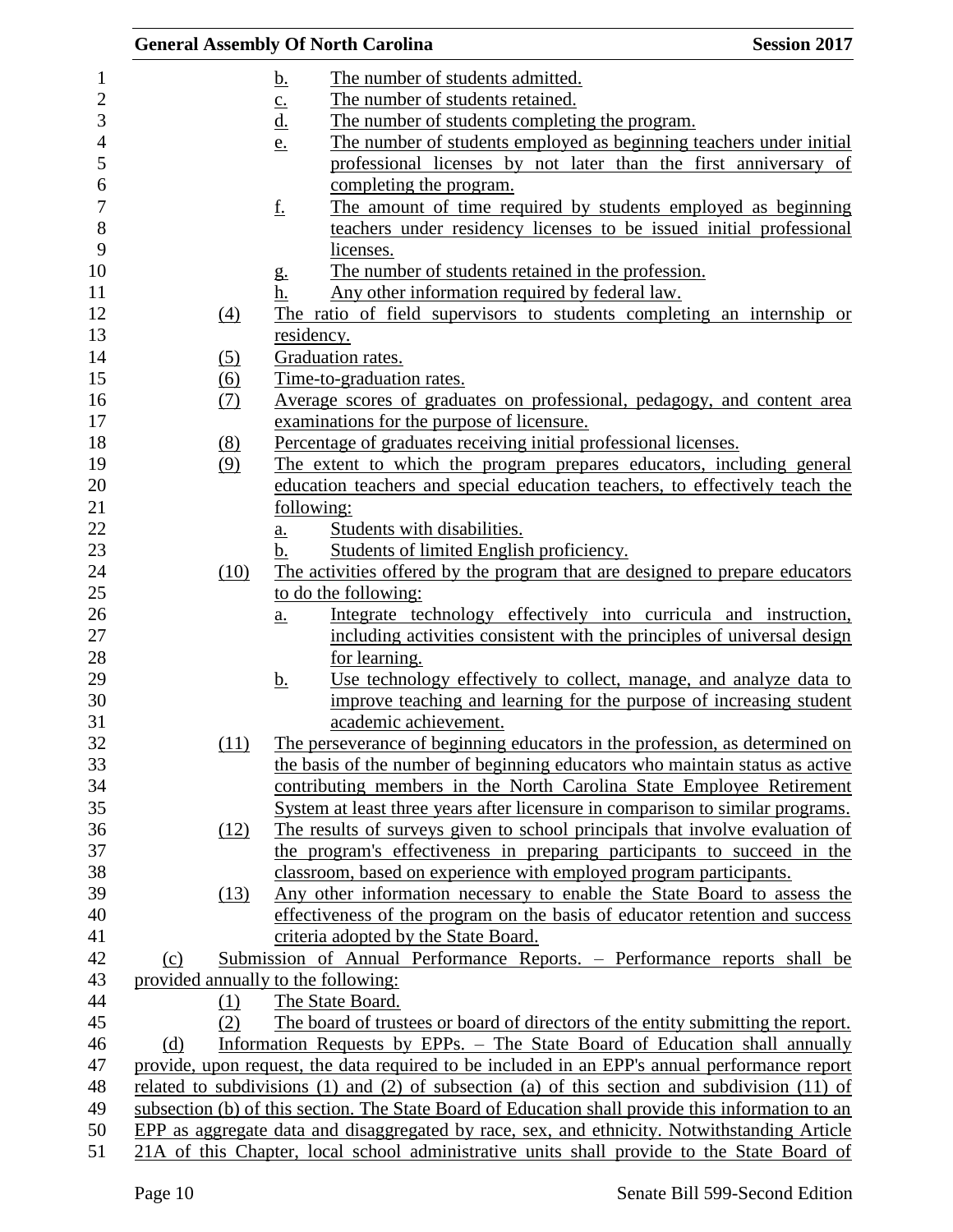| <b>General Assembly Of North Carolina</b> |                   |                                                                                                 | <b>Session 2017</b> |
|-------------------------------------------|-------------------|-------------------------------------------------------------------------------------------------|---------------------|
|                                           |                   | Education for the purposes of these information requests any North Carolina Educator            |                     |
|                                           |                   | Evaluation System effectiveness status assigned to teachers based on queries from the State     |                     |
|                                           |                   | Board. The State Board of Education shall not report aggregated or disaggregated data to the    |                     |
|                                           |                   | EPP that reveals confidential information in a teacher's personnel file, as defined by Article  |                     |
|                                           |                   | 21A of this Chapter, such as making the effectiveness status personally identifiable to an      |                     |
| individual teacher.                       |                   |                                                                                                 |                     |
|                                           |                   | "§ 115C-269.40. Risk factors for educator preparation programs; risk-assessment model.          |                     |
| (a)                                       |                   | <u>Risk Factor Rules. – The State Board shall adopt rules establishing risk factors for</u>     |                     |
|                                           |                   | assessment of the overall risk level of each EPP. The set of risk factors shall include the     |                     |
| following:                                |                   |                                                                                                 |                     |
| (1)                                       |                   | A history of the EPP's compliance with State law and rules, with                                |                     |
|                                           |                   | consideration given to the following:                                                           |                     |
|                                           | <u>a.</u>         | The seriousness of any violation of a law or rule.                                              |                     |
|                                           | <u>b.</u>         | Whether the violation resulted in an action being taken against the                             |                     |
|                                           |                   | EPP.                                                                                            |                     |
|                                           | $c_{\cdot}$       | Whether the violation was promptly remedied by the EPP.                                         |                     |
|                                           | <u>d.</u>         | The number of alleged violations.                                                               |                     |
|                                           | <u>e.</u>         | Any other matter considered to be appropriate in evaluating the EPP's                           |                     |
|                                           |                   | compliance history.                                                                             |                     |
| (2)                                       |                   | Whether the program meets the accountability performance standards under                        |                     |
|                                           |                   | G.S. 115C-269.35.                                                                               |                     |
| (b)                                       |                   | CAEP Accreditation. - The rules for risk factors developed by the State Board may               |                     |
|                                           |                   | include whether an EPP is accredited by CAEP.                                                   |                     |
| (c)                                       |                   | Use of Risk Factors. – The State Board shall use the rules for risk factors when                |                     |
|                                           |                   | conducting monitoring, inspections, and compliance audits of EPPs, including evaluations        |                     |
|                                           |                   | associated with renewals of approval under G.S. 115C-269.10.                                    |                     |
| "§ 115C-269.45. Sanctions.                |                   |                                                                                                 |                     |
| (a)                                       |                   | Accountability Statuses. - The State Board shall at least annually review the                   |                     |
|                                           |                   | accountability status of each EPP. The State Board shall adopt rules necessary for the sanction |                     |
|                                           |                   | of EPPs that do not meet accountability standards or comply with State law or rules. The rules  |                     |
|                                           |                   | shall provide for the assignment of warned, probation, or revoked statuses according to the     |                     |
| following criteria:                       |                   |                                                                                                 |                     |
| (1)                                       |                   | Warned. – An EPP shall be assigned warned status if the program meets any                       |                     |
|                                           |                   | of the following criteria:                                                                      |                     |
|                                           | a.                | Fails to meet the performance standards set by the State Board for the                          |                     |
|                                           |                   | overall performance of all its students on any of the indicators set                            |                     |
|                                           |                   | forth in G.S. $115C-269.35(a)$ in any one year.                                                 |                     |
|                                           | <u>b.</u>         | Fails to meet the performance standards in any two sex, race, or                                |                     |
|                                           |                   | ethnicity demographic groups on any of the indicators set forth in                              |                     |
|                                           |                   | G.S. 115C-269.35(a) in any one year.                                                            |                     |
|                                           | $\underline{c}$ . | Fails to meet the performance standards for a sex, race, or ethnicity                           |                     |
|                                           |                   | demographic group on any of the indicators set forth in                                         |                     |
|                                           |                   | G.S. 115C-269.35(a) for two consecutively measured                                              | years,              |
|                                           |                   | regardless of whether the deficiency is in the same demographic                                 |                     |
|                                           |                   | group or standard.                                                                              |                     |
|                                           | <u>d.</u>         | The State Board determines that the EPP has violated applicable laws                            |                     |
|                                           |                   | or rules that should result in warned status.                                                   |                     |
| (2)                                       |                   | <u>Probation. – An EPP shall be assigned probation status if the program meets</u>              |                     |
|                                           |                   | any of the following criteria:                                                                  |                     |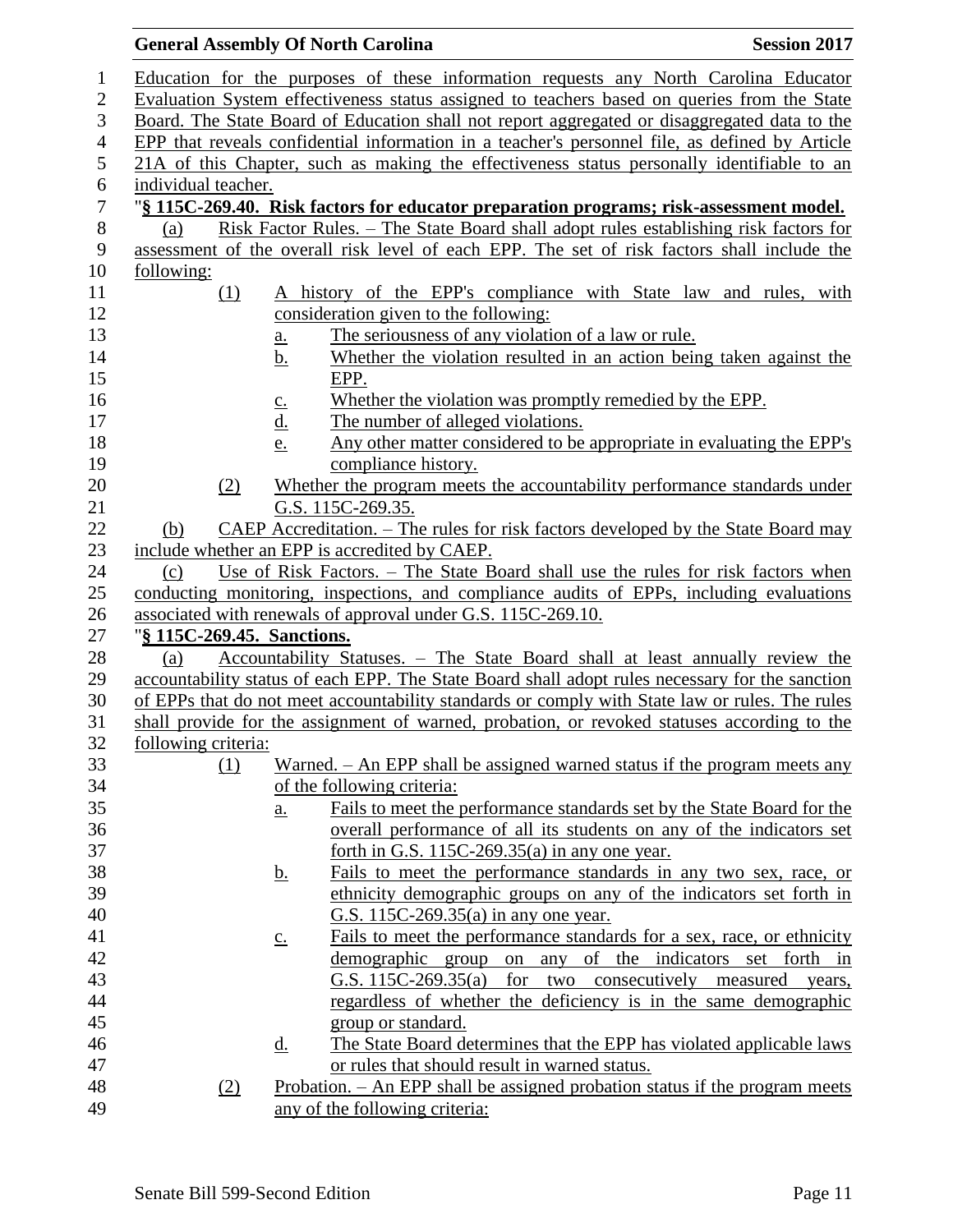|                                                                                                                                                                                                  | <b>Session 2017</b> |
|--------------------------------------------------------------------------------------------------------------------------------------------------------------------------------------------------|---------------------|
| Fails to meet the performance standards set by the State Board for the<br>a.                                                                                                                     |                     |
| overall performance of all its students on any of the indicators set                                                                                                                             |                     |
| forth in G.S. 115C-269.35(a) for two consecutively measured years.                                                                                                                               |                     |
| Fails to meet the performance standards in any three sex, race, or<br><u>b.</u>                                                                                                                  |                     |
| ethnicity demographic groups on any of the indicators set forth in                                                                                                                               |                     |
| G.S. 115C-269.35(a) in any one year.                                                                                                                                                             |                     |
| Fails to meet the performance standards for a sex, race, or ethnicity<br>$\underline{C}$ .                                                                                                       |                     |
| demographic group on any of the indicators set forth in                                                                                                                                          |                     |
| G.S. 115C-269.35(a)<br>for three consecutively measured years,                                                                                                                                   |                     |
| regardless of whether the deficiency is in the same demographic                                                                                                                                  |                     |
| group or standard.                                                                                                                                                                               |                     |
| $\underline{d}$ .<br>The State Board determines that the EPP has violated applicable laws                                                                                                        |                     |
| or rules that should result in probation status.                                                                                                                                                 |                     |
| Revoked. - An EPP shall be assigned revoked status and its approval to<br>(3)                                                                                                                    |                     |
| recommend students for educator licensure revoked if it meets any of the                                                                                                                         |                     |
| following criteria:                                                                                                                                                                              |                     |
| Is assigned probation status for three consecutively measured years.<br>a.<br>Has been on probation status for one year and the State Board<br>b.                                                |                     |
| determines that revoking the program's approval is reasonably                                                                                                                                    |                     |
| necessary to achieve the purposes of this Article.                                                                                                                                               |                     |
| Revocation. - Any revocation of an EPP's accountability status shall meet the<br>(b)                                                                                                             |                     |
| following criteria:                                                                                                                                                                              |                     |
| Complies with the requirements of notice as described in subsection (f) of<br>(1)                                                                                                                |                     |
| this section.                                                                                                                                                                                    |                     |
| Upon assignment of revoked status of EPP approval, the EPP shall not admit<br>(2)                                                                                                                |                     |
| new students, but may complete the training of students already admitted by                                                                                                                      |                     |
| the program and recommend them for licensure. If necessary, the State                                                                                                                            |                     |
| Board and other EPPs shall cooperate to assist the previously admitted                                                                                                                           |                     |
| students of the revoked EPP to complete their training.                                                                                                                                          |                     |
| (3)<br>A revocation shall be effective for a period of at least two years. After two                                                                                                             |                     |
| years, the program may seek initial authorization to prepare educators for                                                                                                                       |                     |
| licensure.<br>Range of Sanctions. – In addition to revocation as provided in subsections (a) and<br>(c)                                                                                          |                     |
| (b) of this section, the rules described in subsection (a) of this section shall provide for the State                                                                                           |                     |
| Board to assign other sanctions deemed necessary, including one or more of the following:                                                                                                        |                     |
| Requiring the EPP to obtain technical assistance approved by the State<br>(1)                                                                                                                    |                     |
| Board.                                                                                                                                                                                           |                     |
| Requiring the EPP to obtain professional services under contract with<br>(2)                                                                                                                     |                     |
| another entity.                                                                                                                                                                                  |                     |
| Appointing a monitor to participate in and report to the State Board on the<br>(3)                                                                                                               |                     |
| activities of the EPP.                                                                                                                                                                           |                     |
| Managing the EPP's enrollment.<br>(4)                                                                                                                                                            |                     |
| Particular Fields of Licensure. - Any sanction authorized or required to be taken<br>(d)                                                                                                         |                     |
| against an EPP under subsection (c) of this section may also be taken with regard to a program                                                                                                   |                     |
| for a particular field of licensure authorized to be offered by an EPP.                                                                                                                          |                     |
|                                                                                                                                                                                                  |                     |
| Costs. $-$ Any costs associated with the sanctions under subsection (c) of this section<br>(e)                                                                                                   |                     |
|                                                                                                                                                                                                  |                     |
| shall be paid by the EPP.<br>Notice, Hearing, and Appeal. – The State Board shall give written notice to the EPP<br>(f)                                                                          |                     |
| by certified mail of an EPP's revocation of authorized status, including a written explanation of<br>the basis for the revocation. An EPP may commence a contested case as provided in Article 3 |                     |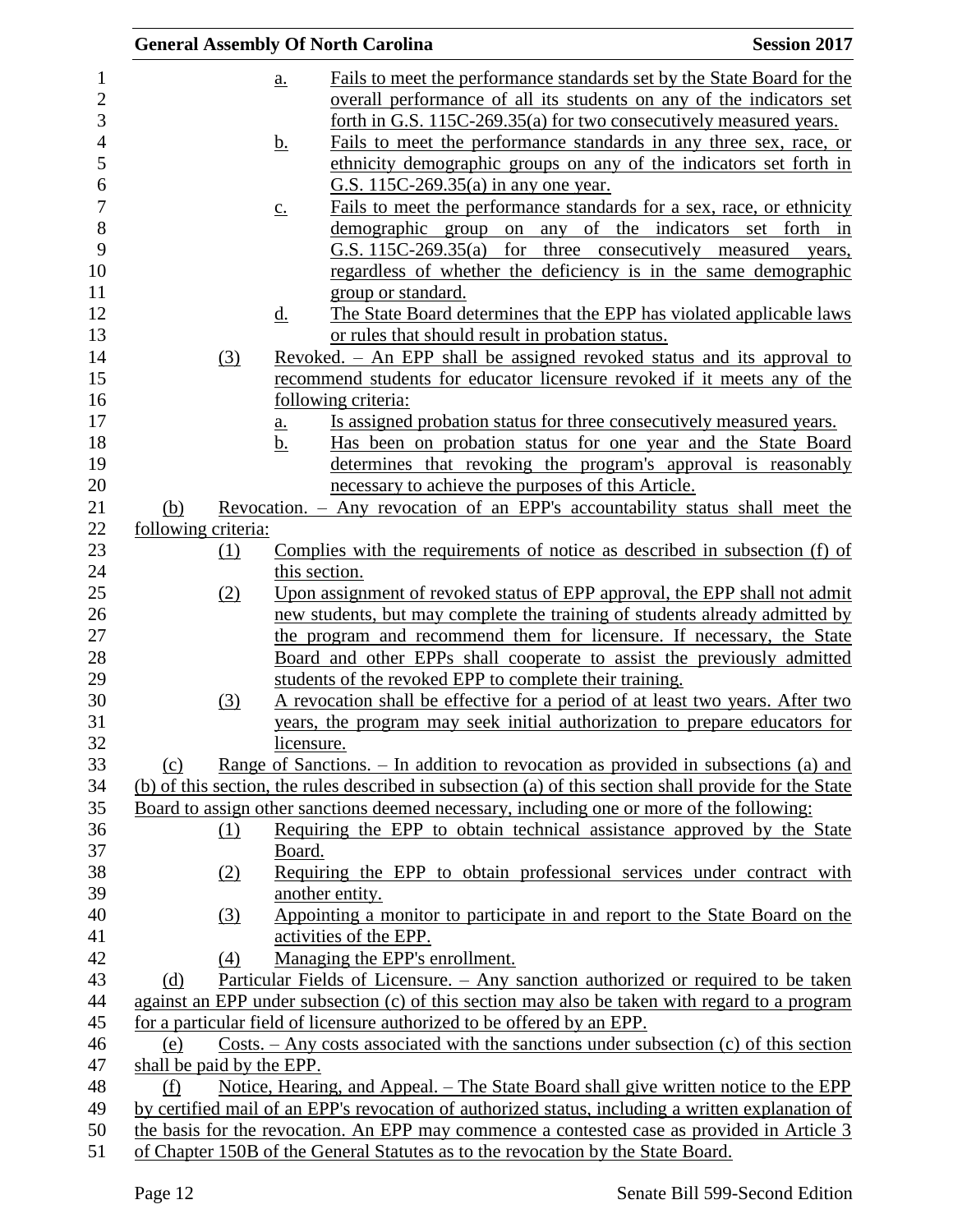## **General Assembly Of North Carolina Session 2017**  "**§ 115C-269.50. EPP report cards.** The State Board shall create a report card in a common format for each EPP that, at a minimum, summarizes the information collected in the annual performance reports, as set forth in G.S. 115C-269.35(b). The State Board shall make the report cards available to the public through the State Board's Internet Web site on an annual basis beginning December 15, 2019, and shall submit the report to the Joint Legislative Education Oversight Committee annually by that date. The State Board of Education shall also provide the information from each EPP's annual performance report to the Board of Governors of The University of North Carolina to be incorporated into the Teacher Quality Dashboard to provide greater accessibility and comparability of data on the performance of EPPs in the State. "**§ 115C-269.55. Reports of alleged violations regarding educator preparation programs.** (a) Authority. – The State Board shall adopt rules necessary to establish a process for a student to report a violation of this Article to the State Board. (b) EPP Notice to Students. – The State Board by rule shall require an EPP to notify students of the complaint process adopted under subsection (a) of this section. The notice shall include the appropriate contact information, including name, mailing address, telephone number, and Internet Web site address for the purpose of directing complaints to the State Board. The EPP shall provide for that notification as follows: (1) On the Internet Web site of the EPP, if the program maintains a Web site. 20 (2) On a sign prominently displayed in program facilities. 21 (3) In the student handbook. (c) Notice of Complaint Process. – The State Board shall post the complaint process 23 adopted under subsection (a) of this section on the State Board's Internet Web site. 24 (d) Limits on State Board Authority. – The State Board has no authority to mediate, arbitrate, or resolve contractual or commercial issues between an EPP and a student." **SECTION 2.(j)** Article 19 of Subchapter V of Chapter 115C of the General Statutes is amended by adding a new section to read: "**§ 115C-284.1. School administrator preparation programs.** Rules for approval of school administrator preparation programs shall incorporate the criteria developed in accordance with G.S. 116-74.21 for assessing proposals under the School Administrator Training Program." **PART III. EDUCATOR LICENSURE SECTION 3.(a)** G.S. 115C-296 is repealed. **SECTION 3.(b)** Article 20 of Subchapter V of Chapter 115C of the General Statutes is amended by adding a new section to read: "**§ 115C-300.1. New teacher induction programs.** (a) Induction Program. – The State Board of Education shall develop a new teacher induction program to provide ongoing support for teachers entering the profession. In developing the program, the State Board shall conduct a comprehensive study of the needs of new teachers and how those needs can be met through an orientation and mentor support program. (b) New Teacher Guidelines. – For the purpose of helping local boards to support new teachers, the State Board shall develop and distribute guidelines that address optimum teaching load, extracurricular duties, student assignment, and other working condition considerations. These guidelines shall provide that teachers holding initial professional licenses not be assigned extracurricular activities unless they request the assignments in writing and that other noninstructional duties of these teachers be minimized. (c) Mentor Teacher Training. – The State Board shall develop and coordinate a mentor teacher training program. The State Board shall develop criteria for selecting excellent, experienced, and qualified teachers to be participants in the mentor teacher training program,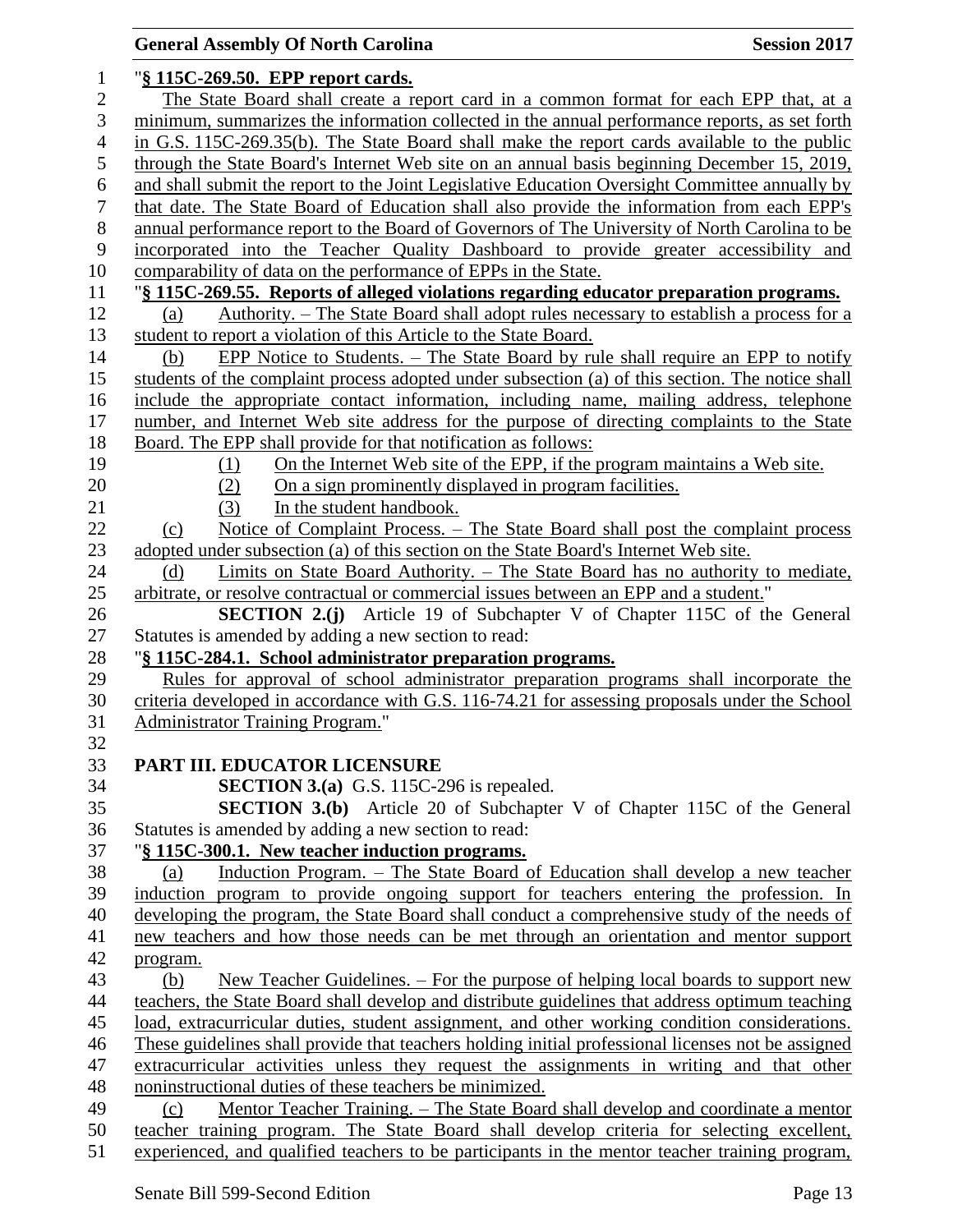|                              | <b>General Assembly Of North Carolina</b>                                                                                                   | <b>Session 2017</b> |
|------------------------------|---------------------------------------------------------------------------------------------------------------------------------------------|---------------------|
|                              | including requiring that mentor teachers have been rated, through formal evaluations, at least at                                           |                     |
|                              | the "accomplished" level as part of the North Carolina Teacher Evaluation System and have                                                   |                     |
|                              | met expectations for student growth.                                                                                                        |                     |
| (d)                          | Mentor Funding. – The State Board of Education shall allot funds for mentoring                                                              |                     |
|                              | services to local school administrative units based on the highest number of employees in the                                               |                     |
|                              | preceding three school years who (i) are paid with State, federal, or local funds and (ii) are                                              |                     |
|                              | either teachers paid on the first or second steps of the teacher salary schedule or instructional                                           |                     |
|                              | support personnel paid on the first step of the instructional support personnel salary schedule.                                            |                     |
|                              | Local school administrative units shall use these funds to provide mentoring support to                                                     |                     |
|                              | eligible employees in accordance with a plan approved by the State Board of Education. The                                                  |                     |
|                              | plan shall include information on how all mentors in the local school administrative unit will be                                           |                     |
|                              | adequately trained to provide mentoring support."                                                                                           |                     |
|                              | <b>SECTION 3.(c)</b> Subchapter V of Chapter 115C of the General Statutes is amended                                                        |                     |
|                              | by adding a new Article to read:                                                                                                            |                     |
|                              | "Article 17E.                                                                                                                               |                     |
|                              | "Licensure.                                                                                                                                 |                     |
|                              | "§ 115C-270.1. Definitions.                                                                                                                 |                     |
|                              | As used in this Article, the following definitions shall apply:                                                                             |                     |
| (1)                          | Administrator. - An administrator or supervisor who serves in general and                                                                   |                     |
|                              | program administrator roles, as classified by the State Board. Administrators                                                               |                     |
|                              | shall include superintendents, assistant or associate superintendents,                                                                      |                     |
|                              | principals, assistant principals, or curriculum-instructional specialists.                                                                  |                     |
| (2)                          | Professional educator. - An administrator, teacher, or student services                                                                     |                     |
|                              | <u>personnel.</u>                                                                                                                           |                     |
| (3)                          | Recognized educator preparation program or recognized EPP. - As defined                                                                     |                     |
|                              | in G.S. $115C-269.1(15)$ .                                                                                                                  |                     |
| (4)                          | Student services personnel. - An individual providing specialized assistance                                                                |                     |
|                              | to students, teachers, administrators, or the education program in general, as                                                              |                     |
|                              | classified by the State Board. Student services personnel shall include                                                                     |                     |
|                              | individuals employed in school counseling, school social work, school                                                                       |                     |
|                              | psychology, audiology, speech-language pathology, and media coordination.                                                                   |                     |
| (5)                          | Teacher. - An individual whose major responsibility is to either teach or                                                                   |                     |
|                              | directly supervise teaching, as classified by the State Board.                                                                              |                     |
|                              | "§ 115C-270.5. State Board of Education establishes licensure requirements.                                                                 |                     |
| (a)                          | Authority. – The State Board of Education shall have entire control of licensing all                                                        |                     |
|                              | applicants for professional educator positions in all public schools of North Carolina, subject to                                          |                     |
|                              | the requirements of this Article. The State Board shall adopt rules for the issuance, renewal,                                              |                     |
|                              | and extension of all licenses and shall determine and fix the salary for each grade and type of                                             |                     |
| license which it authorizes. |                                                                                                                                             |                     |
| (b)                          | Consultation - The State Board shall receive recommendations from the                                                                       |                     |
|                              | Professional Educator Preparation and Standards Commission and seek input from The                                                          |                     |
|                              | University of North Carolina Board of Governors, the State Board of Community Colleges,                                                     |                     |
|                              | educator preparation programs, and such other public and private agencies as are necessary in                                               |                     |
|                              | adopting rules required by this Article.                                                                                                    |                     |
|                              | "§ 115C-270.10. Licensure fees.                                                                                                             |                     |
| (a)                          | Fee Schedule. – The State Board of Education shall establish by rule a schedule of                                                          |                     |
|                              | fees for professional educator licensure and administrative changes. The fees established under                                             |                     |
|                              | this section shall not exceed the actual cost of providing the service. The schedule may include<br>fees for any of the following services: |                     |
| (1)                          | Application for demographic or administrative changes to a license.                                                                         |                     |
|                              |                                                                                                                                             |                     |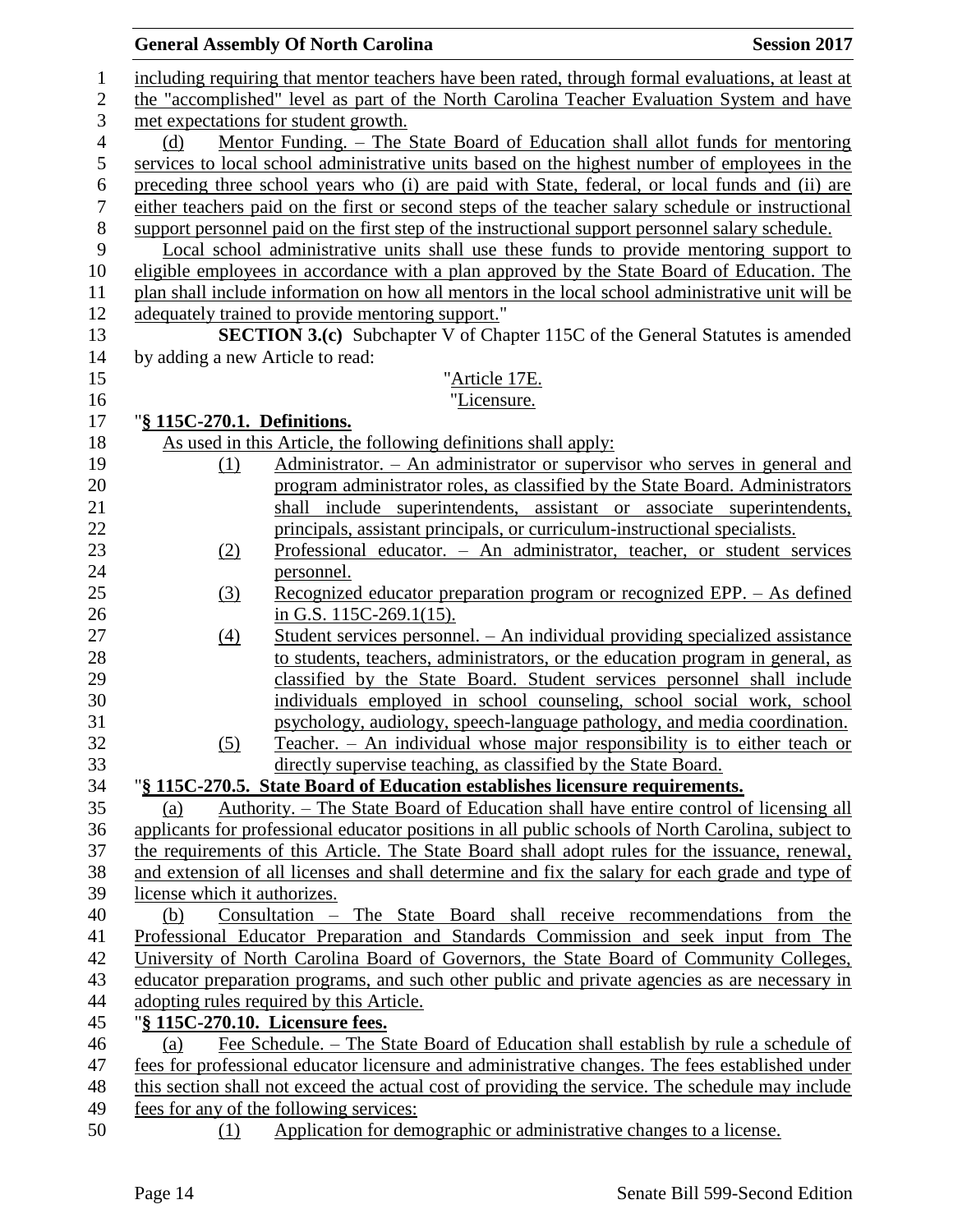|                           | <b>General Assembly Of North Carolina</b>                                                              | <b>Session 2017</b> |
|---------------------------|--------------------------------------------------------------------------------------------------------|---------------------|
| (2)                       | Application for a duplicate license or for copies of documents in the<br>licensure files.              |                     |
| (3)                       | Application for a renewal, extension, addition, upgrade, reinstatement, and<br>variation to a license. |                     |
| $\left(4\right)$          | Initial application for a new graduate from any recognized educator                                    |                     |
| (5)                       | preparation program.<br>Initial application for an out-of-state applicant.                             |                     |
| (6)                       | All other applications.                                                                                |                     |
|                           | An applicant must pay any nonrefundable or nontransferable service fees at the time an                 |                     |
| application is submitted. |                                                                                                        |                     |
| (b)                       | Fee Increase Reporting. – The State Board of Education shall report to the Joint                       |                     |
|                           | Legislative Education Oversight Committee by March 15 in any year that the amount of fees in           |                     |
|                           | the fee schedule established under this section has been modified during the previous 12               |                     |
|                           | months. The report shall include the number of personnel paid from licensure receipts, any             |                     |
|                           | change in personnel paid from receipts, other related costs covered by the receipts, and the           |                     |
|                           | estimated unexpended receipts as of June 30 of the year reported.                                      |                     |
|                           | "§ 115C-270.15. Examination requirements for initial professional licenses.                            |                     |
| (a)                       | <u>Examination Score Requirements. – The State Board of Education shall require an</u>                 |                     |
|                           | applicant for an initial professional license to demonstrate the applicant's academic and              |                     |
|                           | professional preparation by achieving a prescribed minimum score on a standard examination             |                     |
|                           | appropriate and adequate for that purpose. Elementary education (K-6) and special education            |                     |
|                           | general curriculum teachers shall also achieve a prescribed minimum score on subtests or               |                     |
|                           | standard examinations specific to teaching reading and mathematics.                                    |                     |
| (b)                       | Establishment of Minimum Scores. - The State Board shall adopt rules that                              |                     |
|                           | establish the minimum scores for any required standard examinations and other measures                 |                     |
|                           | necessary to assess the qualifications of professional educators as required under this section.       |                     |
|                           | For purposes of this section, the State Board shall not be subject to Article 2A of Chapter 150B       |                     |
|                           | of the General Statutes. At least 30 days prior to changing any rule adopted under this section,       |                     |
|                           | the State Board shall provide written notice to all recognized educator preparation programs           |                     |
|                           | and to all local boards of education. The written notice shall include the proposed revised rule.      |                     |
|                           | The State Board of Education shall make any required standard initial professional licensure           |                     |
|                           | exam rigorous and raise the prescribed minimum score as necessary to ensure that each                  |                     |
|                           | applicant has received high-quality academic and professional preparation to teach effectively.        |                     |
| (c)                       | <u>Time Line for Completion of Examinations. – The State Board of Education shall</u>                  |                     |
|                           | permit an applicant to fulfill any such testing requirement before or during the applicant's           |                     |
|                           | second year of teaching, provided the applicant took the examination at least once during the          |                     |
| first year of teaching.   |                                                                                                        |                     |
|                           | "§ 115C-270.20. Licensure requirements.                                                                |                     |
| (a)                       | Teacher Licenses. – The State Board shall adopt rules for the issuance of the                          |                     |
|                           | following classes of teacher licenses, including required levels of preparation for each               |                     |
| classification:           |                                                                                                        |                     |
| (1)                       | Continuing professional license or CPL. $-$ A five-year renewable license                              |                     |
|                           | issued to a teacher who has at least three years of licensed teaching                                  |                     |
|                           | experience and meets other requirements established by the State Board. A                              |                     |
|                           | CPL shall remain in effect for five years after retirement.                                            |                     |
| (2)                       | Emergency license or EL. $-$ A one-year nonrenewable license issued to an                              |                     |
|                           | individual who holds a bachelor's degree with coursework relevant to the                               |                     |
|                           | requested licensure area, but has not successfully completed a recognized                              |                     |
|                           | educator preparation program and does not qualify for a residency license.                             |                     |
|                           | An emergency license shall only be requested by the local board of                                     |                     |
|                           | education, and applicants for emergency licenses shall meet all other                                  |                     |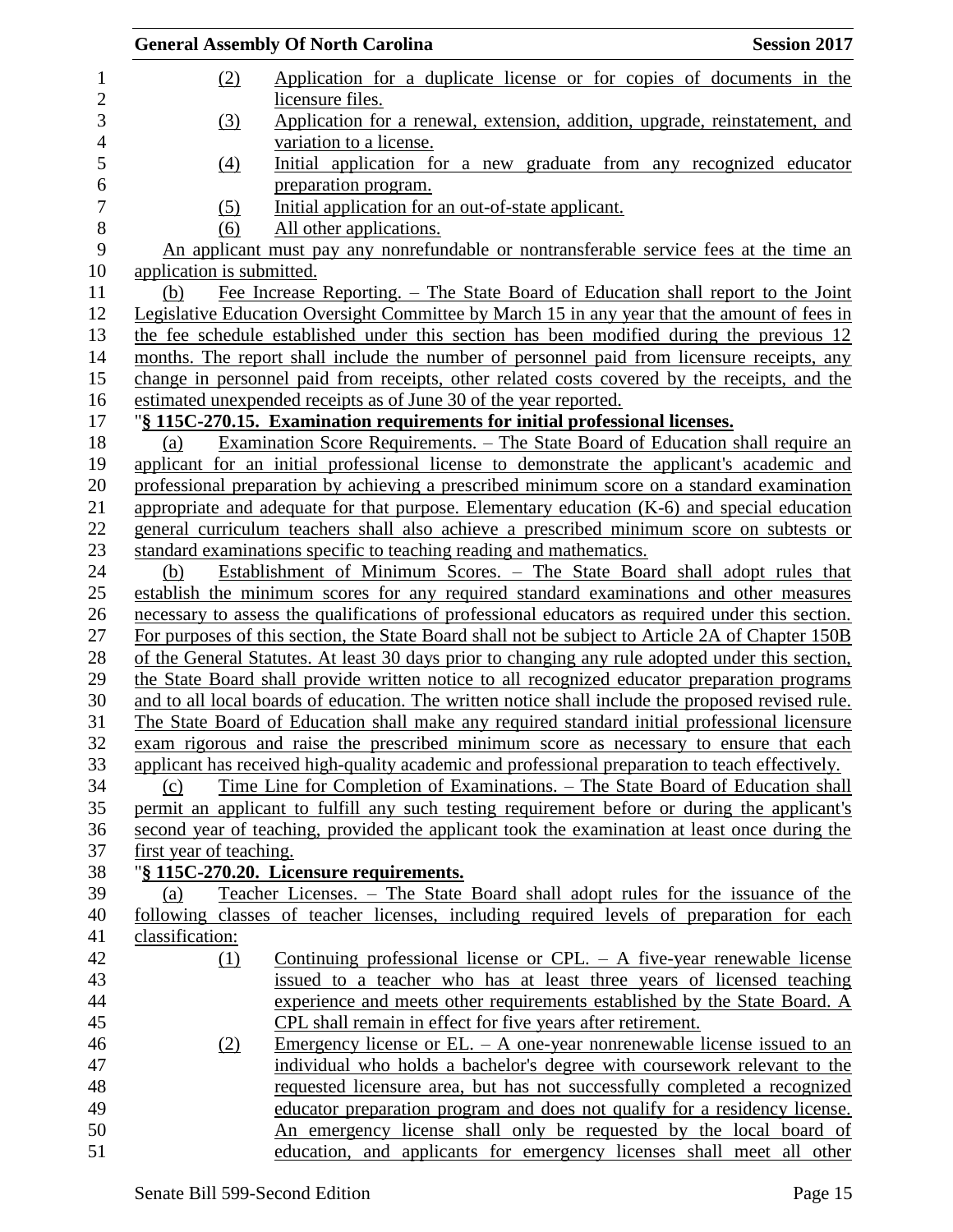|                                                                                                                                   | <b>General Assembly Of North Carolina</b>                                                        | <b>Session 2017</b>                                            |
|-----------------------------------------------------------------------------------------------------------------------------------|--------------------------------------------------------------------------------------------------|----------------------------------------------------------------|
|                                                                                                                                   | requirements established by the State Board, including preservice training,                      |                                                                |
|                                                                                                                                   | prior to teaching.                                                                               |                                                                |
| (3)                                                                                                                               | Initial professional license or IPL. $-$ A three-year nonrenewable license                       |                                                                |
|                                                                                                                                   | issued to an individual who has successfully completed a recognized                              |                                                                |
|                                                                                                                                   | educator preparation program and meets other requirements established by                         |                                                                |
|                                                                                                                                   | the State Board.                                                                                 |                                                                |
| $\underline{(4)}$                                                                                                                 | Lifetime license. $- A$ license issued to a teacher after 50 or more years of                    |                                                                |
|                                                                                                                                   | teaching as a licensed teacher that requires no renewal.                                         |                                                                |
| (5)                                                                                                                               | Residency License or RL. $-$ A one-year license, renewable once, that meets                      |                                                                |
|                                                                                                                                   | both of the following requirements:                                                              |                                                                |
|                                                                                                                                   | Is requested by the local board of education and accompanied by a<br>$\underline{a}$ .           |                                                                |
|                                                                                                                                   | certification of supervision from the recognized educator preparation                            |                                                                |
|                                                                                                                                   | program in which the individual is enrolled.                                                     |                                                                |
|                                                                                                                                   | <u>b.</u><br>The individual for whom the license is requested meets all of the                   |                                                                |
|                                                                                                                                   | following requirements:                                                                          |                                                                |
|                                                                                                                                   | Holds a bachelor's degree.<br><u>1.</u>                                                          |                                                                |
|                                                                                                                                   | 2.                                                                                               | Has either completed coursework relevant to the requested      |
|                                                                                                                                   |                                                                                                  | licensure area or passed the content area examination relevant |
|                                                                                                                                   |                                                                                                  | to the requested licensure area that has been approved by the  |
|                                                                                                                                   | State Board.                                                                                     |                                                                |
|                                                                                                                                   | Is enrolled in a recognized educator preparation program.                                        |                                                                |
|                                                                                                                                   | $rac{3}{4}$                                                                                      | Meets all other requirements established by the State Board,   |
|                                                                                                                                   |                                                                                                  | including completing preservice requirements prior to          |
|                                                                                                                                   | teaching.                                                                                        |                                                                |
| (6)                                                                                                                               | Retirement licensure. $- A$ five-year renewable license issued to a teacher                      |                                                                |
|                                                                                                                                   | who retired with 30 or more years of teaching experience in North Carolina                       |                                                                |
|                                                                                                                                   | and who has served as a substitute teacher at least once every three years                       |                                                                |
|                                                                                                                                   | since retirement.                                                                                |                                                                |
| (b)                                                                                                                               | Administrator and Student Services Personnel. - The State Board shall establish                  |                                                                |
|                                                                                                                                   |                                                                                                  |                                                                |
| classification and levels of preparation necessary for issuance of licenses for administrators and<br>student services personnel. |                                                                                                  |                                                                |
| Notwithstanding the requirement in subsection (a) of this section that an individual<br>(c)                                       |                                                                                                  |                                                                |
|                                                                                                                                   | must hold a bachelor's degree with coursework relevant to the requested licensure area for       |                                                                |
| individuals seeking licensure in a career or technical education area, the State Board may                                        |                                                                                                  |                                                                |
| establish alternate criteria related to that area to establish competency in lieu of a bachelor's                                 |                                                                                                  |                                                                |
| degree.                                                                                                                           |                                                                                                  |                                                                |
|                                                                                                                                   | "§ 115C-270.25. Out-of-state license applicants.                                                 |                                                                |
|                                                                                                                                   | Initial applications from an individual with an out-of-state teacher's license shall require the |                                                                |
|                                                                                                                                   | applicant to provide evidence of that teacher's effectiveness, when available, as measured by    |                                                                |
|                                                                                                                                   | the evaluation system used in that applicant's state of current licensure at the time of         |                                                                |
|                                                                                                                                   | application, including any growth measures included in that evaluation system. Applications      |                                                                |
|                                                                                                                                   | that include the evidence of that educator's effectiveness shall be prioritized for review over  |                                                                |
|                                                                                                                                   | initial applications from applicants with out-of-state licenses that do not include that         |                                                                |
|                                                                                                                                   | information. An individual who does not include evidence of that teacher's effectiveness with    |                                                                |
|                                                                                                                                   | the initial application shall only be eligible for an IPL.                                       |                                                                |
|                                                                                                                                   | "§ 115C-270.30. Licensure renewal.                                                               |                                                                |
| (a)                                                                                                                               | Licensure Renewal. - The State Board shall adopt rules establishing the                          |                                                                |
|                                                                                                                                   | requirements for renewal of all professional educator licenses. These requirements shall reflect |                                                                |
|                                                                                                                                   | rigorous standards for continuing licensure and shall be aligned with high-quality professional  |                                                                |
|                                                                                                                                   | development programs that reflect State priorities for improving student achievement.            |                                                                |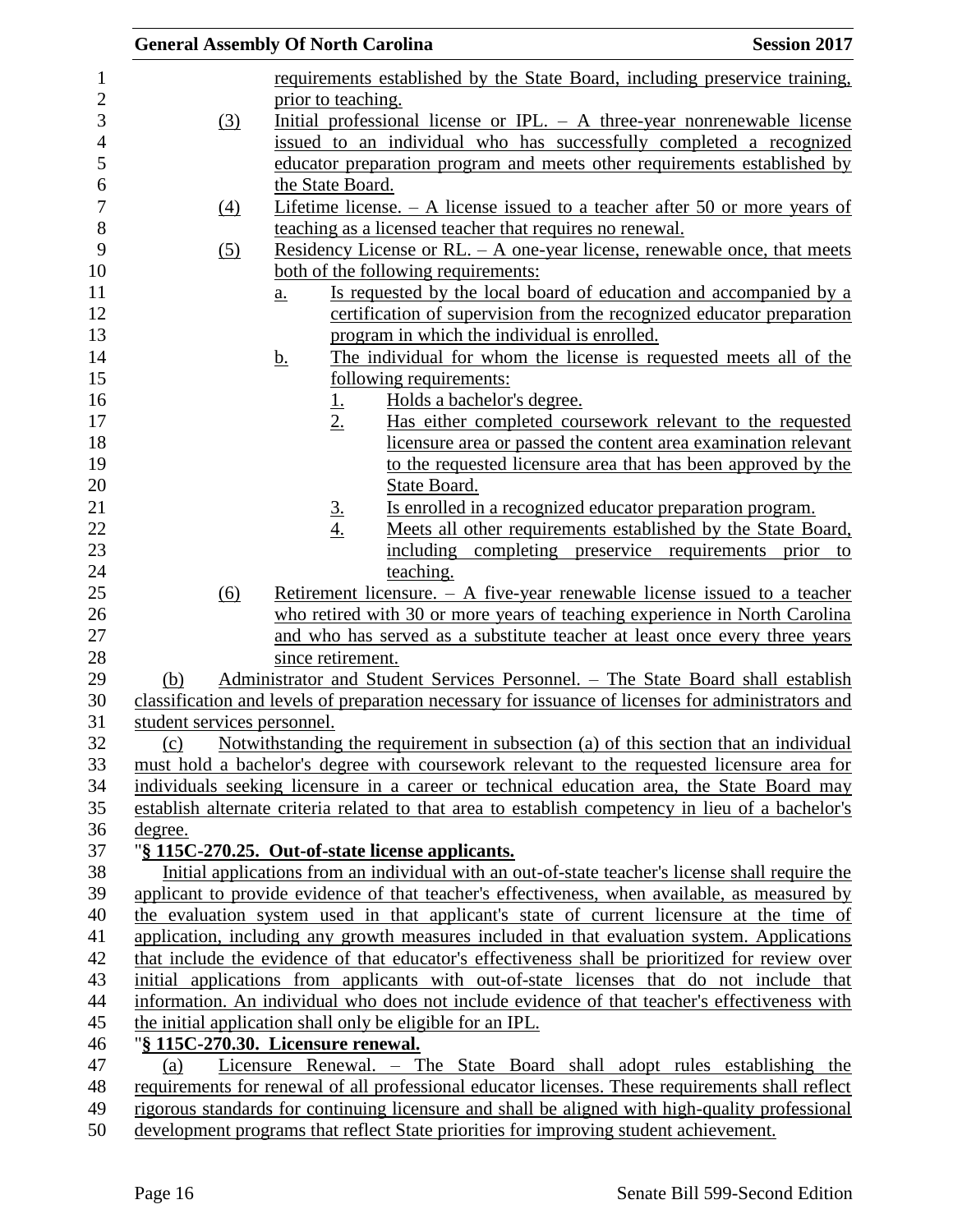|                        | <b>General Assembly Of North Carolina</b>                                                     | <b>Session 2017</b> |
|------------------------|-----------------------------------------------------------------------------------------------|---------------------|
| (b)                    | Teacher Licensure Renewal. – Rules for continuing licensure for teachers shall                |                     |
| include the following: |                                                                                               |                     |
| (1)                    | For all teachers, at least eight continuing education credits with at least three             |                     |
|                        | credits required in a teacher's academic subject area.                                        |                     |
| (2)                    | For elementary and middle school teachers, at least three continuing                          |                     |
|                        | education credits related to literacy. Literacy renewal credits shall include                 |                     |
|                        | evidence-based assessment, diagnosis, and intervention strategies for                         |                     |
|                        | students not demonstrating reading proficiency. Oral language, phonemic                       |                     |
|                        | awareness, phonics, vocabulary, fluency, and<br>phonological<br>and                           |                     |
|                        | comprehension shall be addressed in literacy-related activities leading to                    |                     |
|                        | license renewal for elementary school teachers.                                               |                     |
| (3)                    | For retirement licensure, at least 640 hours of documented substitute                         |                     |
|                        | teaching each renewal cycle and eight hours of annual professional                            |                     |
|                        | development approved by a local school administrative unit.                                   |                     |
| (4)                    | For all teachers employed by a local board of education, evidence of a rating                 |                     |
|                        | of at least proficient on the most recent annual evaluation to maintain the                   |                     |
|                        | current license status. A teacher who is unable to satisfy this requirement but               |                     |
|                        | has been placed on a mandatory improvement plan may be eligible to                            |                     |
|                        | receive an IPL if that teacher satisfies all other licensure requirements.                    |                     |
| (c)                    | License Renewal Rules Review. - The rules for licensure renewal shall be reviewed             |                     |
|                        | at least once every five years by the State Board to do the following:                        |                     |
| <u>(1)</u>             | Reevaluate and enhance the requirements for renewal of professional                           |                     |
|                        | educator licenses.                                                                            |                     |
| (2)                    | Consider modifications in the license renewal achievement to make it a                        |                     |
|                        | mechanism for professional educators to renew continually their knowledge                     |                     |
|                        | and professional skills.                                                                      |                     |
| (3)                    | Integrate digital teaching and learning into the requirements for licensure                   |                     |
|                        | renewal.                                                                                      |                     |
|                        | "§ 115C-270.35. License suspension and revocation.                                            |                     |
| (a)                    | The State Board shall adopt rules to establish the reasons and procedures for the             |                     |
|                        | suspension and revocation of licenses, subject to the requirements of this section.           |                     |
| (b)                    | Automatic Revocation With No Hearing. - The State Board shall automatically                   |                     |
|                        | revoke the license of a professional educator without the right to a hearing upon receiving   |                     |
|                        | verification of the identity of the professional educator together with a certified copy of a |                     |
|                        | criminal record showing that the professional educator has entered a plea of guilty or nolo   |                     |
|                        | contendere to or has been finally convicted of any of the following crimes:                   |                     |
| (1)                    | Murder in the first or second degree, G.S. 14-17.                                             |                     |
| (2)                    | Conspiracy or solicitation to commit murder, G.S. 14-18.1.                                    |                     |
| (3)                    | Rape or sexual offense, as defined in Article 7B of Chapter 14 of the                         |                     |
|                        | General Statutes.                                                                             |                     |
| (4)                    | Felonious assault with deadly weapon with intent to kill or inflicting serious                |                     |
|                        | injury, G.S. 14-32.                                                                           |                     |
| (5)                    | Kidnapping, G.S. 14-39.                                                                       |                     |
| $\underline{(6)}$      | Abduction of children, G.S. 14-41.                                                            |                     |
| (7)                    | Crime against nature, G.S. 14-177.                                                            |                     |
| (8)                    | Incest, G.S. 14-178 or G.S. 14-179.                                                           |                     |
| (9)                    | Employing or permitting minor to assist in offense against public morality                    |                     |
|                        | and decency, G.S. 14-190.6.                                                                   |                     |
| (10)                   | Dissemination to minors under the age of 16 years, G.S. 14-190.7.                             |                     |
| (11)                   | Dissemination to minors under the age of 13 years, G.S. 14-190.8.                             |                     |
| (12)                   | Displaying material harmful to minors, G.S. 14-190.14.                                        |                     |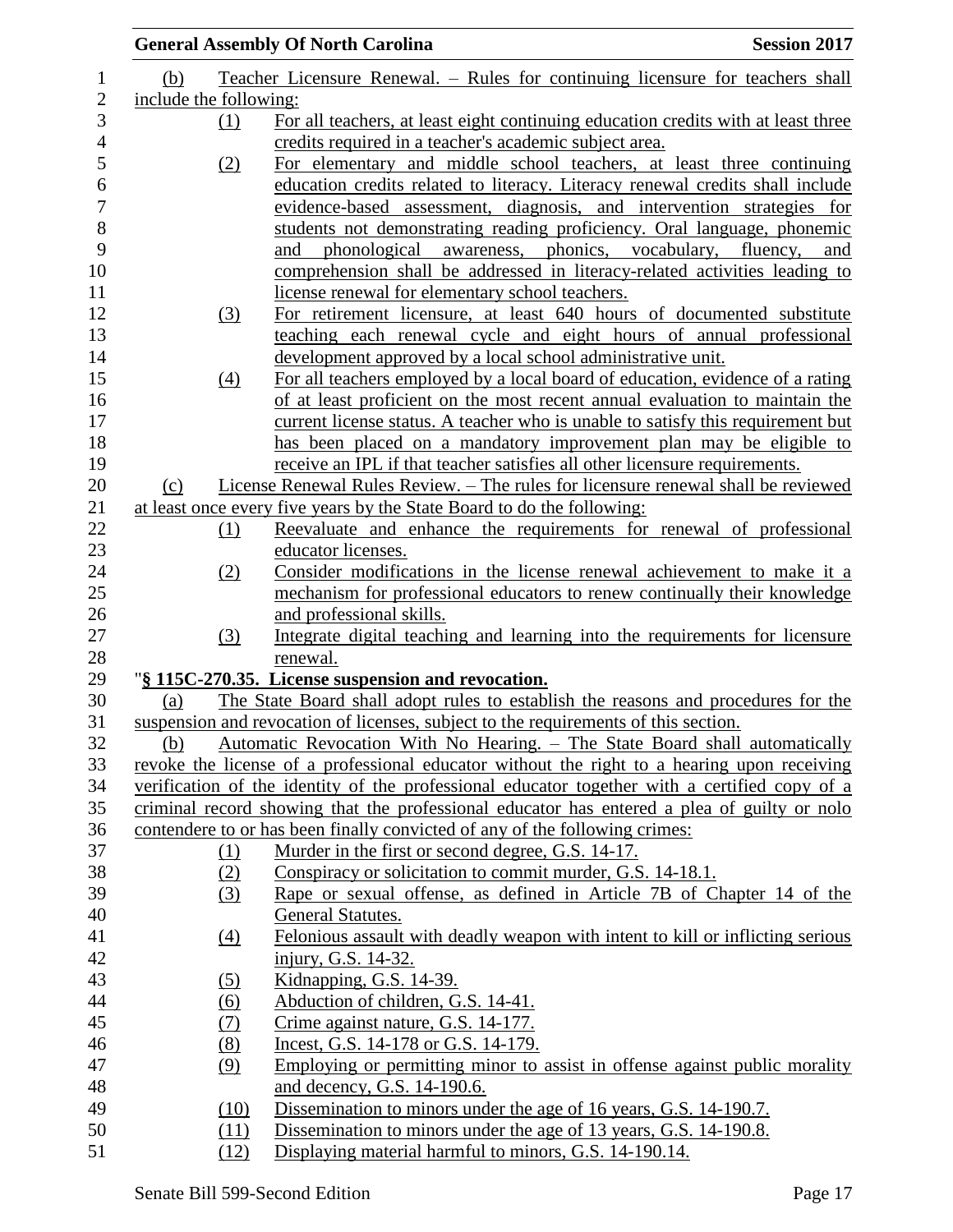| (13)<br>Disseminating harmful material to minors, G.S. 14-190.15.<br>$\mathbf{1}$<br>$\overline{c}$<br>First degree sexual exploitation of a minor, G.S. 14-190.16.<br>(14)<br>3<br>Second degree sexual exploitation of a minor, G.S. 14-190.17.<br>(15)<br>$\overline{4}$<br>Third degree sexual exploitation of a minor, G.S. 14-190.17A.<br>(16)<br>5<br>Taking indecent liberties with children, G.S. 14-202.1.<br>(17)<br>6<br>(18)<br>Solicitation of child by computer to commit an unlawful sex act,<br>$\boldsymbol{7}$<br>G.S. 14-202.3.<br>8<br>Taking indecent liberties with a student, G.S. 14-202.4.<br>(19)<br>9<br>(20)<br>Prostitution, G.S. 14-204.<br>10<br>Patronizing a prostitute who is a minor or a mentally disabled person,<br>(21)<br>11<br>G.S. $14-205.2(c)$ or (d).<br>12<br>Promoting prostitution of a minor or a mentally disabled person,<br>(22)<br>13<br>G.S. $14-205.3(b)$ .<br>14<br>Child abuse under G.S. 14-318.4.<br>(23)<br>15<br>The State Board shall mail notice of its intent to act pursuant to this subsection by certified<br>mail, return receipt requested, directed to the professional educator's last known address. The<br>16<br>17<br>notice shall inform the professional educator that it will revoke the person's license unless the<br>18<br>professional educator notifies the State Board in writing within 10 days after receipt of the<br>19<br>notice that the defendant identified in the criminal record is not the same person as the<br>20<br>professional educator. If the professional educator provides this written notice to the State<br>21<br>Board, the State Board shall not revoke the license unless it can establish as a fact that the<br>22<br>defendant and the professional educator are the same person.<br>23<br><u> Mandatory Revocation. – The State Board shall revoke the license of a professional</u><br>(c)<br>24<br>educator if the State Board receives notification from a local board of education or the<br>25<br>Secretary of Health and Human Services that a professional educator has received a rating on<br>26<br>any standard that was identified as an area of concern on the mandatory improvement plan that<br>27<br>was below proficient or otherwise represented unsatisfactory or below standard performance<br>28<br>under G.S. 115C-333(d) and G.S. 115C-333.1(f).<br>Discretionary Revocation. - The State Board may revoke or refuse to renew a<br>29<br>(d)<br>30<br>professional educator's license when the Board identifies the school in which the professional<br>educator is employed as low-performing under G.S. 115C-105.37 or G.S. 143B-146.5, and the<br>31<br>32<br>assistance team assigned to that school makes the recommendation to revoke or refuse to renew<br>33<br>the professional educator's license for one or more reasons established by the State Board in its<br>34<br>rules for license suspension or revocation.<br>35<br>Subpoena Power. $-$ The State Board may issue subpoenas for the purpose of<br>(e) |
|------------------------------------------------------------------------------------------------------------------------------------------------------------------------------------------------------------------------------------------------------------------------------------------------------------------------------------------------------------------------------------------------------------------------------------------------------------------------------------------------------------------------------------------------------------------------------------------------------------------------------------------------------------------------------------------------------------------------------------------------------------------------------------------------------------------------------------------------------------------------------------------------------------------------------------------------------------------------------------------------------------------------------------------------------------------------------------------------------------------------------------------------------------------------------------------------------------------------------------------------------------------------------------------------------------------------------------------------------------------------------------------------------------------------------------------------------------------------------------------------------------------------------------------------------------------------------------------------------------------------------------------------------------------------------------------------------------------------------------------------------------------------------------------------------------------------------------------------------------------------------------------------------------------------------------------------------------------------------------------------------------------------------------------------------------------------------------------------------------------------------------------------------------------------------------------------------------------------------------------------------------------------------------------------------------------------------------------------------------------------------------------------------------------------------------------------------------------------------------------------------------------------------------------------------------------------------------------------------------------------------------------------------------------------------------------------------------------------------------------------------------------------------------------------------------------------------------------------------------------------------------------------------------------------------------------------------------------------------------------------------------------------------------------------------------------|
|                                                                                                                                                                                                                                                                                                                                                                                                                                                                                                                                                                                                                                                                                                                                                                                                                                                                                                                                                                                                                                                                                                                                                                                                                                                                                                                                                                                                                                                                                                                                                                                                                                                                                                                                                                                                                                                                                                                                                                                                                                                                                                                                                                                                                                                                                                                                                                                                                                                                                                                                                                                                                                                                                                                                                                                                                                                                                                                                                                                                                                                                  |
|                                                                                                                                                                                                                                                                                                                                                                                                                                                                                                                                                                                                                                                                                                                                                                                                                                                                                                                                                                                                                                                                                                                                                                                                                                                                                                                                                                                                                                                                                                                                                                                                                                                                                                                                                                                                                                                                                                                                                                                                                                                                                                                                                                                                                                                                                                                                                                                                                                                                                                                                                                                                                                                                                                                                                                                                                                                                                                                                                                                                                                                                  |
|                                                                                                                                                                                                                                                                                                                                                                                                                                                                                                                                                                                                                                                                                                                                                                                                                                                                                                                                                                                                                                                                                                                                                                                                                                                                                                                                                                                                                                                                                                                                                                                                                                                                                                                                                                                                                                                                                                                                                                                                                                                                                                                                                                                                                                                                                                                                                                                                                                                                                                                                                                                                                                                                                                                                                                                                                                                                                                                                                                                                                                                                  |
|                                                                                                                                                                                                                                                                                                                                                                                                                                                                                                                                                                                                                                                                                                                                                                                                                                                                                                                                                                                                                                                                                                                                                                                                                                                                                                                                                                                                                                                                                                                                                                                                                                                                                                                                                                                                                                                                                                                                                                                                                                                                                                                                                                                                                                                                                                                                                                                                                                                                                                                                                                                                                                                                                                                                                                                                                                                                                                                                                                                                                                                                  |
|                                                                                                                                                                                                                                                                                                                                                                                                                                                                                                                                                                                                                                                                                                                                                                                                                                                                                                                                                                                                                                                                                                                                                                                                                                                                                                                                                                                                                                                                                                                                                                                                                                                                                                                                                                                                                                                                                                                                                                                                                                                                                                                                                                                                                                                                                                                                                                                                                                                                                                                                                                                                                                                                                                                                                                                                                                                                                                                                                                                                                                                                  |
|                                                                                                                                                                                                                                                                                                                                                                                                                                                                                                                                                                                                                                                                                                                                                                                                                                                                                                                                                                                                                                                                                                                                                                                                                                                                                                                                                                                                                                                                                                                                                                                                                                                                                                                                                                                                                                                                                                                                                                                                                                                                                                                                                                                                                                                                                                                                                                                                                                                                                                                                                                                                                                                                                                                                                                                                                                                                                                                                                                                                                                                                  |
|                                                                                                                                                                                                                                                                                                                                                                                                                                                                                                                                                                                                                                                                                                                                                                                                                                                                                                                                                                                                                                                                                                                                                                                                                                                                                                                                                                                                                                                                                                                                                                                                                                                                                                                                                                                                                                                                                                                                                                                                                                                                                                                                                                                                                                                                                                                                                                                                                                                                                                                                                                                                                                                                                                                                                                                                                                                                                                                                                                                                                                                                  |
|                                                                                                                                                                                                                                                                                                                                                                                                                                                                                                                                                                                                                                                                                                                                                                                                                                                                                                                                                                                                                                                                                                                                                                                                                                                                                                                                                                                                                                                                                                                                                                                                                                                                                                                                                                                                                                                                                                                                                                                                                                                                                                                                                                                                                                                                                                                                                                                                                                                                                                                                                                                                                                                                                                                                                                                                                                                                                                                                                                                                                                                                  |
|                                                                                                                                                                                                                                                                                                                                                                                                                                                                                                                                                                                                                                                                                                                                                                                                                                                                                                                                                                                                                                                                                                                                                                                                                                                                                                                                                                                                                                                                                                                                                                                                                                                                                                                                                                                                                                                                                                                                                                                                                                                                                                                                                                                                                                                                                                                                                                                                                                                                                                                                                                                                                                                                                                                                                                                                                                                                                                                                                                                                                                                                  |
|                                                                                                                                                                                                                                                                                                                                                                                                                                                                                                                                                                                                                                                                                                                                                                                                                                                                                                                                                                                                                                                                                                                                                                                                                                                                                                                                                                                                                                                                                                                                                                                                                                                                                                                                                                                                                                                                                                                                                                                                                                                                                                                                                                                                                                                                                                                                                                                                                                                                                                                                                                                                                                                                                                                                                                                                                                                                                                                                                                                                                                                                  |
|                                                                                                                                                                                                                                                                                                                                                                                                                                                                                                                                                                                                                                                                                                                                                                                                                                                                                                                                                                                                                                                                                                                                                                                                                                                                                                                                                                                                                                                                                                                                                                                                                                                                                                                                                                                                                                                                                                                                                                                                                                                                                                                                                                                                                                                                                                                                                                                                                                                                                                                                                                                                                                                                                                                                                                                                                                                                                                                                                                                                                                                                  |
|                                                                                                                                                                                                                                                                                                                                                                                                                                                                                                                                                                                                                                                                                                                                                                                                                                                                                                                                                                                                                                                                                                                                                                                                                                                                                                                                                                                                                                                                                                                                                                                                                                                                                                                                                                                                                                                                                                                                                                                                                                                                                                                                                                                                                                                                                                                                                                                                                                                                                                                                                                                                                                                                                                                                                                                                                                                                                                                                                                                                                                                                  |
|                                                                                                                                                                                                                                                                                                                                                                                                                                                                                                                                                                                                                                                                                                                                                                                                                                                                                                                                                                                                                                                                                                                                                                                                                                                                                                                                                                                                                                                                                                                                                                                                                                                                                                                                                                                                                                                                                                                                                                                                                                                                                                                                                                                                                                                                                                                                                                                                                                                                                                                                                                                                                                                                                                                                                                                                                                                                                                                                                                                                                                                                  |
|                                                                                                                                                                                                                                                                                                                                                                                                                                                                                                                                                                                                                                                                                                                                                                                                                                                                                                                                                                                                                                                                                                                                                                                                                                                                                                                                                                                                                                                                                                                                                                                                                                                                                                                                                                                                                                                                                                                                                                                                                                                                                                                                                                                                                                                                                                                                                                                                                                                                                                                                                                                                                                                                                                                                                                                                                                                                                                                                                                                                                                                                  |
|                                                                                                                                                                                                                                                                                                                                                                                                                                                                                                                                                                                                                                                                                                                                                                                                                                                                                                                                                                                                                                                                                                                                                                                                                                                                                                                                                                                                                                                                                                                                                                                                                                                                                                                                                                                                                                                                                                                                                                                                                                                                                                                                                                                                                                                                                                                                                                                                                                                                                                                                                                                                                                                                                                                                                                                                                                                                                                                                                                                                                                                                  |
|                                                                                                                                                                                                                                                                                                                                                                                                                                                                                                                                                                                                                                                                                                                                                                                                                                                                                                                                                                                                                                                                                                                                                                                                                                                                                                                                                                                                                                                                                                                                                                                                                                                                                                                                                                                                                                                                                                                                                                                                                                                                                                                                                                                                                                                                                                                                                                                                                                                                                                                                                                                                                                                                                                                                                                                                                                                                                                                                                                                                                                                                  |
|                                                                                                                                                                                                                                                                                                                                                                                                                                                                                                                                                                                                                                                                                                                                                                                                                                                                                                                                                                                                                                                                                                                                                                                                                                                                                                                                                                                                                                                                                                                                                                                                                                                                                                                                                                                                                                                                                                                                                                                                                                                                                                                                                                                                                                                                                                                                                                                                                                                                                                                                                                                                                                                                                                                                                                                                                                                                                                                                                                                                                                                                  |
|                                                                                                                                                                                                                                                                                                                                                                                                                                                                                                                                                                                                                                                                                                                                                                                                                                                                                                                                                                                                                                                                                                                                                                                                                                                                                                                                                                                                                                                                                                                                                                                                                                                                                                                                                                                                                                                                                                                                                                                                                                                                                                                                                                                                                                                                                                                                                                                                                                                                                                                                                                                                                                                                                                                                                                                                                                                                                                                                                                                                                                                                  |
|                                                                                                                                                                                                                                                                                                                                                                                                                                                                                                                                                                                                                                                                                                                                                                                                                                                                                                                                                                                                                                                                                                                                                                                                                                                                                                                                                                                                                                                                                                                                                                                                                                                                                                                                                                                                                                                                                                                                                                                                                                                                                                                                                                                                                                                                                                                                                                                                                                                                                                                                                                                                                                                                                                                                                                                                                                                                                                                                                                                                                                                                  |
|                                                                                                                                                                                                                                                                                                                                                                                                                                                                                                                                                                                                                                                                                                                                                                                                                                                                                                                                                                                                                                                                                                                                                                                                                                                                                                                                                                                                                                                                                                                                                                                                                                                                                                                                                                                                                                                                                                                                                                                                                                                                                                                                                                                                                                                                                                                                                                                                                                                                                                                                                                                                                                                                                                                                                                                                                                                                                                                                                                                                                                                                  |
|                                                                                                                                                                                                                                                                                                                                                                                                                                                                                                                                                                                                                                                                                                                                                                                                                                                                                                                                                                                                                                                                                                                                                                                                                                                                                                                                                                                                                                                                                                                                                                                                                                                                                                                                                                                                                                                                                                                                                                                                                                                                                                                                                                                                                                                                                                                                                                                                                                                                                                                                                                                                                                                                                                                                                                                                                                                                                                                                                                                                                                                                  |
|                                                                                                                                                                                                                                                                                                                                                                                                                                                                                                                                                                                                                                                                                                                                                                                                                                                                                                                                                                                                                                                                                                                                                                                                                                                                                                                                                                                                                                                                                                                                                                                                                                                                                                                                                                                                                                                                                                                                                                                                                                                                                                                                                                                                                                                                                                                                                                                                                                                                                                                                                                                                                                                                                                                                                                                                                                                                                                                                                                                                                                                                  |
|                                                                                                                                                                                                                                                                                                                                                                                                                                                                                                                                                                                                                                                                                                                                                                                                                                                                                                                                                                                                                                                                                                                                                                                                                                                                                                                                                                                                                                                                                                                                                                                                                                                                                                                                                                                                                                                                                                                                                                                                                                                                                                                                                                                                                                                                                                                                                                                                                                                                                                                                                                                                                                                                                                                                                                                                                                                                                                                                                                                                                                                                  |
|                                                                                                                                                                                                                                                                                                                                                                                                                                                                                                                                                                                                                                                                                                                                                                                                                                                                                                                                                                                                                                                                                                                                                                                                                                                                                                                                                                                                                                                                                                                                                                                                                                                                                                                                                                                                                                                                                                                                                                                                                                                                                                                                                                                                                                                                                                                                                                                                                                                                                                                                                                                                                                                                                                                                                                                                                                                                                                                                                                                                                                                                  |
|                                                                                                                                                                                                                                                                                                                                                                                                                                                                                                                                                                                                                                                                                                                                                                                                                                                                                                                                                                                                                                                                                                                                                                                                                                                                                                                                                                                                                                                                                                                                                                                                                                                                                                                                                                                                                                                                                                                                                                                                                                                                                                                                                                                                                                                                                                                                                                                                                                                                                                                                                                                                                                                                                                                                                                                                                                                                                                                                                                                                                                                                  |
|                                                                                                                                                                                                                                                                                                                                                                                                                                                                                                                                                                                                                                                                                                                                                                                                                                                                                                                                                                                                                                                                                                                                                                                                                                                                                                                                                                                                                                                                                                                                                                                                                                                                                                                                                                                                                                                                                                                                                                                                                                                                                                                                                                                                                                                                                                                                                                                                                                                                                                                                                                                                                                                                                                                                                                                                                                                                                                                                                                                                                                                                  |
|                                                                                                                                                                                                                                                                                                                                                                                                                                                                                                                                                                                                                                                                                                                                                                                                                                                                                                                                                                                                                                                                                                                                                                                                                                                                                                                                                                                                                                                                                                                                                                                                                                                                                                                                                                                                                                                                                                                                                                                                                                                                                                                                                                                                                                                                                                                                                                                                                                                                                                                                                                                                                                                                                                                                                                                                                                                                                                                                                                                                                                                                  |
|                                                                                                                                                                                                                                                                                                                                                                                                                                                                                                                                                                                                                                                                                                                                                                                                                                                                                                                                                                                                                                                                                                                                                                                                                                                                                                                                                                                                                                                                                                                                                                                                                                                                                                                                                                                                                                                                                                                                                                                                                                                                                                                                                                                                                                                                                                                                                                                                                                                                                                                                                                                                                                                                                                                                                                                                                                                                                                                                                                                                                                                                  |
|                                                                                                                                                                                                                                                                                                                                                                                                                                                                                                                                                                                                                                                                                                                                                                                                                                                                                                                                                                                                                                                                                                                                                                                                                                                                                                                                                                                                                                                                                                                                                                                                                                                                                                                                                                                                                                                                                                                                                                                                                                                                                                                                                                                                                                                                                                                                                                                                                                                                                                                                                                                                                                                                                                                                                                                                                                                                                                                                                                                                                                                                  |
|                                                                                                                                                                                                                                                                                                                                                                                                                                                                                                                                                                                                                                                                                                                                                                                                                                                                                                                                                                                                                                                                                                                                                                                                                                                                                                                                                                                                                                                                                                                                                                                                                                                                                                                                                                                                                                                                                                                                                                                                                                                                                                                                                                                                                                                                                                                                                                                                                                                                                                                                                                                                                                                                                                                                                                                                                                                                                                                                                                                                                                                                  |
|                                                                                                                                                                                                                                                                                                                                                                                                                                                                                                                                                                                                                                                                                                                                                                                                                                                                                                                                                                                                                                                                                                                                                                                                                                                                                                                                                                                                                                                                                                                                                                                                                                                                                                                                                                                                                                                                                                                                                                                                                                                                                                                                                                                                                                                                                                                                                                                                                                                                                                                                                                                                                                                                                                                                                                                                                                                                                                                                                                                                                                                                  |
|                                                                                                                                                                                                                                                                                                                                                                                                                                                                                                                                                                                                                                                                                                                                                                                                                                                                                                                                                                                                                                                                                                                                                                                                                                                                                                                                                                                                                                                                                                                                                                                                                                                                                                                                                                                                                                                                                                                                                                                                                                                                                                                                                                                                                                                                                                                                                                                                                                                                                                                                                                                                                                                                                                                                                                                                                                                                                                                                                                                                                                                                  |
|                                                                                                                                                                                                                                                                                                                                                                                                                                                                                                                                                                                                                                                                                                                                                                                                                                                                                                                                                                                                                                                                                                                                                                                                                                                                                                                                                                                                                                                                                                                                                                                                                                                                                                                                                                                                                                                                                                                                                                                                                                                                                                                                                                                                                                                                                                                                                                                                                                                                                                                                                                                                                                                                                                                                                                                                                                                                                                                                                                                                                                                                  |
|                                                                                                                                                                                                                                                                                                                                                                                                                                                                                                                                                                                                                                                                                                                                                                                                                                                                                                                                                                                                                                                                                                                                                                                                                                                                                                                                                                                                                                                                                                                                                                                                                                                                                                                                                                                                                                                                                                                                                                                                                                                                                                                                                                                                                                                                                                                                                                                                                                                                                                                                                                                                                                                                                                                                                                                                                                                                                                                                                                                                                                                                  |
|                                                                                                                                                                                                                                                                                                                                                                                                                                                                                                                                                                                                                                                                                                                                                                                                                                                                                                                                                                                                                                                                                                                                                                                                                                                                                                                                                                                                                                                                                                                                                                                                                                                                                                                                                                                                                                                                                                                                                                                                                                                                                                                                                                                                                                                                                                                                                                                                                                                                                                                                                                                                                                                                                                                                                                                                                                                                                                                                                                                                                                                                  |
| 36<br>obtaining documents or the testimony of witnesses in connection with proceedings to suspend                                                                                                                                                                                                                                                                                                                                                                                                                                                                                                                                                                                                                                                                                                                                                                                                                                                                                                                                                                                                                                                                                                                                                                                                                                                                                                                                                                                                                                                                                                                                                                                                                                                                                                                                                                                                                                                                                                                                                                                                                                                                                                                                                                                                                                                                                                                                                                                                                                                                                                                                                                                                                                                                                                                                                                                                                                                                                                                                                                |
| or revoke licenses. In addition, the Board shall have the authority to contract with individuals<br>37                                                                                                                                                                                                                                                                                                                                                                                                                                                                                                                                                                                                                                                                                                                                                                                                                                                                                                                                                                                                                                                                                                                                                                                                                                                                                                                                                                                                                                                                                                                                                                                                                                                                                                                                                                                                                                                                                                                                                                                                                                                                                                                                                                                                                                                                                                                                                                                                                                                                                                                                                                                                                                                                                                                                                                                                                                                                                                                                                           |
| 38<br>who are qualified to conduct investigations in order to obtain all information needed to assist                                                                                                                                                                                                                                                                                                                                                                                                                                                                                                                                                                                                                                                                                                                                                                                                                                                                                                                                                                                                                                                                                                                                                                                                                                                                                                                                                                                                                                                                                                                                                                                                                                                                                                                                                                                                                                                                                                                                                                                                                                                                                                                                                                                                                                                                                                                                                                                                                                                                                                                                                                                                                                                                                                                                                                                                                                                                                                                                                            |
| the Board in the proper disposition of allegations of misconduct by licensed persons."<br>39                                                                                                                                                                                                                                                                                                                                                                                                                                                                                                                                                                                                                                                                                                                                                                                                                                                                                                                                                                                                                                                                                                                                                                                                                                                                                                                                                                                                                                                                                                                                                                                                                                                                                                                                                                                                                                                                                                                                                                                                                                                                                                                                                                                                                                                                                                                                                                                                                                                                                                                                                                                                                                                                                                                                                                                                                                                                                                                                                                     |
| 40<br><b>SECTION 3.(d)</b> Any professional educator license issued by the State Board of                                                                                                                                                                                                                                                                                                                                                                                                                                                                                                                                                                                                                                                                                                                                                                                                                                                                                                                                                                                                                                                                                                                                                                                                                                                                                                                                                                                                                                                                                                                                                                                                                                                                                                                                                                                                                                                                                                                                                                                                                                                                                                                                                                                                                                                                                                                                                                                                                                                                                                                                                                                                                                                                                                                                                                                                                                                                                                                                                                        |
| Education prior to the effective date of this act shall continue in effect until the expiration of<br>41<br>42                                                                                                                                                                                                                                                                                                                                                                                                                                                                                                                                                                                                                                                                                                                                                                                                                                                                                                                                                                                                                                                                                                                                                                                                                                                                                                                                                                                                                                                                                                                                                                                                                                                                                                                                                                                                                                                                                                                                                                                                                                                                                                                                                                                                                                                                                                                                                                                                                                                                                                                                                                                                                                                                                                                                                                                                                                                                                                                                                   |
| that license. The State Board of Education may continue to issue lateral entry licenses for the                                                                                                                                                                                                                                                                                                                                                                                                                                                                                                                                                                                                                                                                                                                                                                                                                                                                                                                                                                                                                                                                                                                                                                                                                                                                                                                                                                                                                                                                                                                                                                                                                                                                                                                                                                                                                                                                                                                                                                                                                                                                                                                                                                                                                                                                                                                                                                                                                                                                                                                                                                                                                                                                                                                                                                                                                                                                                                                                                                  |
| 2017-2018 and 2018-2019 school years in accordance with State Board Policy LICN-001 as it<br>43<br>44<br>was in effect on the effective date of this act.                                                                                                                                                                                                                                                                                                                                                                                                                                                                                                                                                                                                                                                                                                                                                                                                                                                                                                                                                                                                                                                                                                                                                                                                                                                                                                                                                                                                                                                                                                                                                                                                                                                                                                                                                                                                                                                                                                                                                                                                                                                                                                                                                                                                                                                                                                                                                                                                                                                                                                                                                                                                                                                                                                                                                                                                                                                                                                        |
| 45                                                                                                                                                                                                                                                                                                                                                                                                                                                                                                                                                                                                                                                                                                                                                                                                                                                                                                                                                                                                                                                                                                                                                                                                                                                                                                                                                                                                                                                                                                                                                                                                                                                                                                                                                                                                                                                                                                                                                                                                                                                                                                                                                                                                                                                                                                                                                                                                                                                                                                                                                                                                                                                                                                                                                                                                                                                                                                                                                                                                                                                               |
| 46<br>PART IV. ENSURE AVAILABILITY OF INFORMATION ON<br><b>TEACHER</b>                                                                                                                                                                                                                                                                                                                                                                                                                                                                                                                                                                                                                                                                                                                                                                                                                                                                                                                                                                                                                                                                                                                                                                                                                                                                                                                                                                                                                                                                                                                                                                                                                                                                                                                                                                                                                                                                                                                                                                                                                                                                                                                                                                                                                                                                                                                                                                                                                                                                                                                                                                                                                                                                                                                                                                                                                                                                                                                                                                                           |
| <b>VACANCIES</b><br>47                                                                                                                                                                                                                                                                                                                                                                                                                                                                                                                                                                                                                                                                                                                                                                                                                                                                                                                                                                                                                                                                                                                                                                                                                                                                                                                                                                                                                                                                                                                                                                                                                                                                                                                                                                                                                                                                                                                                                                                                                                                                                                                                                                                                                                                                                                                                                                                                                                                                                                                                                                                                                                                                                                                                                                                                                                                                                                                                                                                                                                           |
| <b>SECTION 4.(a)</b> G.S. 115C-12(22) reads as rewritten:<br>48                                                                                                                                                                                                                                                                                                                                                                                                                                                                                                                                                                                                                                                                                                                                                                                                                                                                                                                                                                                                                                                                                                                                                                                                                                                                                                                                                                                                                                                                                                                                                                                                                                                                                                                                                                                                                                                                                                                                                                                                                                                                                                                                                                                                                                                                                                                                                                                                                                                                                                                                                                                                                                                                                                                                                                                                                                                                                                                                                                                                  |
| 49<br>Duty to Monitor the State of the Teaching Profession in North Carolina. -<br>"(22)                                                                                                                                                                                                                                                                                                                                                                                                                                                                                                                                                                                                                                                                                                                                                                                                                                                                                                                                                                                                                                                                                                                                                                                                                                                                                                                                                                                                                                                                                                                                                                                                                                                                                                                                                                                                                                                                                                                                                                                                                                                                                                                                                                                                                                                                                                                                                                                                                                                                                                                                                                                                                                                                                                                                                                                                                                                                                                                                                                         |
| 50<br>The State Board of Education shall monitor and compile an annual<br>$\mathbf{a}$ .                                                                                                                                                                                                                                                                                                                                                                                                                                                                                                                                                                                                                                                                                                                                                                                                                                                                                                                                                                                                                                                                                                                                                                                                                                                                                                                                                                                                                                                                                                                                                                                                                                                                                                                                                                                                                                                                                                                                                                                                                                                                                                                                                                                                                                                                                                                                                                                                                                                                                                                                                                                                                                                                                                                                                                                                                                                                                                                                                                         |
| 51<br>report on the state of the teaching profession in North Carolina that                                                                                                                                                                                                                                                                                                                                                                                                                                                                                                                                                                                                                                                                                                                                                                                                                                                                                                                                                                                                                                                                                                                                                                                                                                                                                                                                                                                                                                                                                                                                                                                                                                                                                                                                                                                                                                                                                                                                                                                                                                                                                                                                                                                                                                                                                                                                                                                                                                                                                                                                                                                                                                                                                                                                                                                                                                                                                                                                                                                      |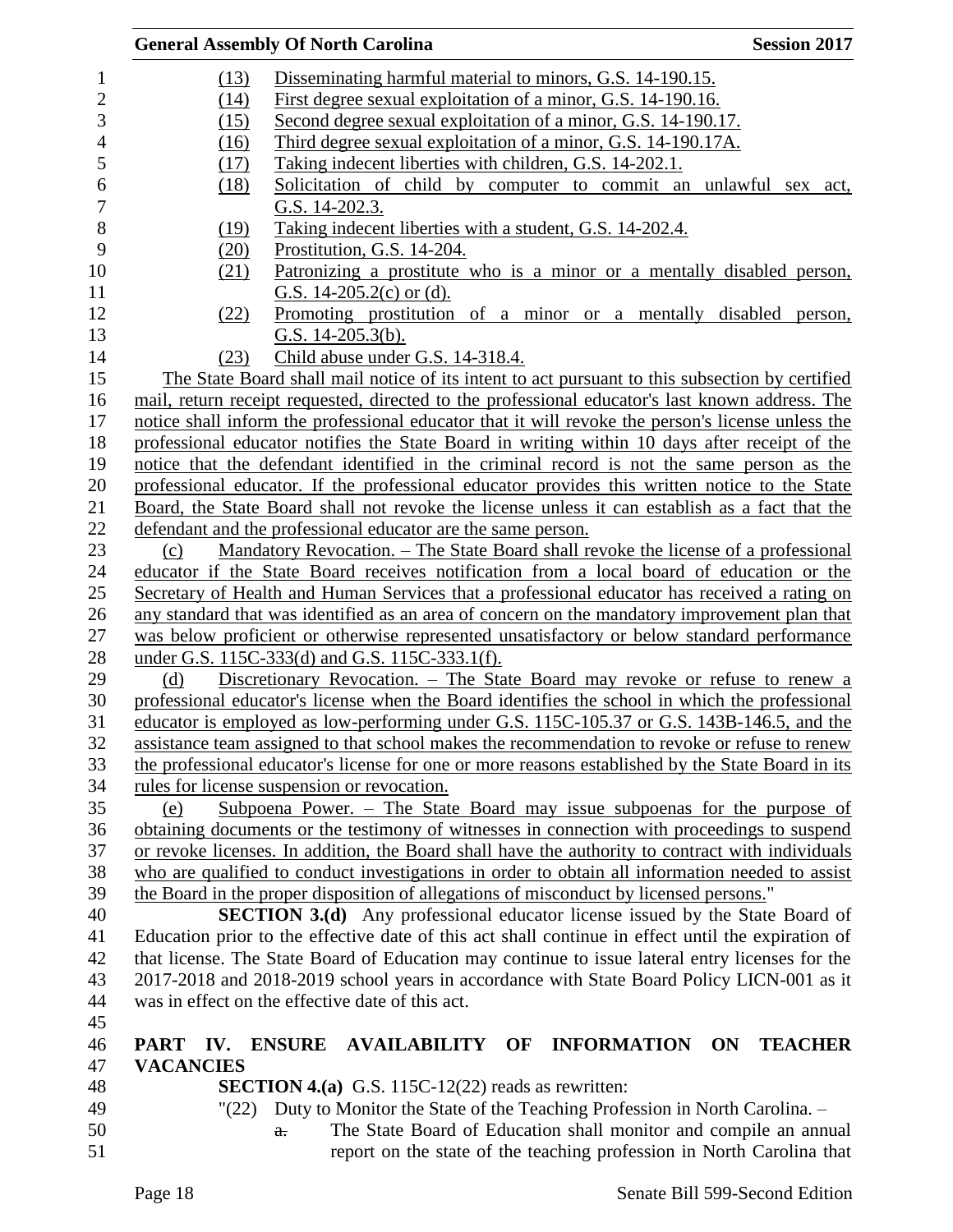|                                                                    | <b>General Assembly Of North Carolina</b> |                                                                                                                                                                          | <b>Session 2017</b>                                                                                                                                                                                                                                                                                                                                                                                                                                                                                                                                                                                                                               |
|--------------------------------------------------------------------|-------------------------------------------|--------------------------------------------------------------------------------------------------------------------------------------------------------------------------|---------------------------------------------------------------------------------------------------------------------------------------------------------------------------------------------------------------------------------------------------------------------------------------------------------------------------------------------------------------------------------------------------------------------------------------------------------------------------------------------------------------------------------------------------------------------------------------------------------------------------------------------------|
| 1<br>$\overline{c}$<br>3<br>4<br>5<br>6<br>7<br>8<br>9<br>10<br>11 | b.                                        | in G.S. 115C-299.5.<br>following:                                                                                                                                        | includes data on the decisions of teachers to leave the teaching<br>profession. The State Board shall adopt standard procedures for each<br>local board of education to use in requesting the information from<br>teachers who are not continuing to work as teachers in the local<br>school administrative unit and shall require each local board of<br>education to report the information to the State Board in a standard<br>format adopted by the State Board-profession and data on teaching<br>positions that local boards of education are unable to fill, as provided<br>The annual teacher transition report shall include data on the |
| 12<br>13<br>14                                                     |                                           | $\pm$<br>teachers leaving the profession.                                                                                                                                | The number of teachers who left the profession without<br>remaining in the field of education and the reasons for                                                                                                                                                                                                                                                                                                                                                                                                                                                                                                                                 |
| 15<br>16                                                           |                                           | 2.<br>other states.                                                                                                                                                      | The number of teachers who left their employment to teach in                                                                                                                                                                                                                                                                                                                                                                                                                                                                                                                                                                                      |
| 17<br>18<br>19                                                     |                                           | 3.<br>schools and charter schools.                                                                                                                                       | The number of teachers who left their employment to work in<br>another school in North Carolina, including nonpublic                                                                                                                                                                                                                                                                                                                                                                                                                                                                                                                              |
| 20<br>21                                                           |                                           | 4.<br>another type of educational position.                                                                                                                              | The number of teachers who left a classroom position for                                                                                                                                                                                                                                                                                                                                                                                                                                                                                                                                                                                          |
| 22<br>23<br>24                                                     |                                           | 5.                                                                                                                                                                       | The number of teachers who left employment in hard-to-staff<br>schools. A hard-to-staff school shall be any school identified<br>as low-performing, as provided in G.S. 115C-105.37.                                                                                                                                                                                                                                                                                                                                                                                                                                                              |
| 25<br>26<br>27                                                     |                                           | 6.<br>following:                                                                                                                                                         | The number of teachers who left employment in hard to staff<br>subject areas. A hard to staff subject area is either of the                                                                                                                                                                                                                                                                                                                                                                                                                                                                                                                       |
| 28<br>29<br>30                                                     |                                           | $\mathbf{I}$ .<br>Education.<br>H <sub>r</sub>                                                                                                                           | As defined by the United States Department of<br>A subject area that has resulted in a long-term                                                                                                                                                                                                                                                                                                                                                                                                                                                                                                                                                  |
| 31<br>32                                                           |                                           |                                                                                                                                                                          | vacancy of 16 months or more at a particular school in<br>a local school administrative unit.                                                                                                                                                                                                                                                                                                                                                                                                                                                                                                                                                     |
| 33<br>34                                                           | $e_{\cdot}$                               |                                                                                                                                                                          | The annual teacher transition report by the State Board of Education<br>shall disaggregate the data included in sub-subdivision b. of this                                                                                                                                                                                                                                                                                                                                                                                                                                                                                                        |
| 35<br>36<br>37                                                     |                                           | local school administrative unit level.                                                                                                                                  | subdivision by teacher effectiveness status at a statewide level. The<br>report shall not disaggregate data on teacher effectiveness status at a                                                                                                                                                                                                                                                                                                                                                                                                                                                                                                  |
| 38<br>39                                                           |                                           |                                                                                                                                                                          | Notwithstanding Article 21A of this Chapter, local school<br>administrative units shall provide to the State Board of Education for                                                                                                                                                                                                                                                                                                                                                                                                                                                                                                               |
| 40<br>41                                                           |                                           |                                                                                                                                                                          | the purposes of this report any North Carolina Educator Evaluation<br>System (NCEES) effectiveness status assigned to teachers who left                                                                                                                                                                                                                                                                                                                                                                                                                                                                                                           |
| 42<br>43                                                           |                                           | employment.                                                                                                                                                              | The State Board of Education shall not report disaggregated data                                                                                                                                                                                                                                                                                                                                                                                                                                                                                                                                                                                  |
| 44<br>45                                                           |                                           |                                                                                                                                                                          | that reveals confidential information in a teacher's personnel file, as                                                                                                                                                                                                                                                                                                                                                                                                                                                                                                                                                                           |
| 46<br>47                                                           |                                           |                                                                                                                                                                          | defined by Article 21A of this Chapter, such as making the<br>effectiveness status personally identifiable to an individual teacher."                                                                                                                                                                                                                                                                                                                                                                                                                                                                                                             |
| 48                                                                 |                                           | Statutes is amended by adding a new section to read:                                                                                                                     | <b>SECTION 4.(b)</b> Article 20 of Subchapter V of Chapter 115C of the General                                                                                                                                                                                                                                                                                                                                                                                                                                                                                                                                                                    |
| 49<br>50                                                           | (a)                                       | "\\$\\frac{115C-299.5}\) 115C-299.5. Duty to monitor the state of the teaching profession.<br>Definitions. $-$ As used in this section, the following definitions apply: |                                                                                                                                                                                                                                                                                                                                                                                                                                                                                                                                                                                                                                                   |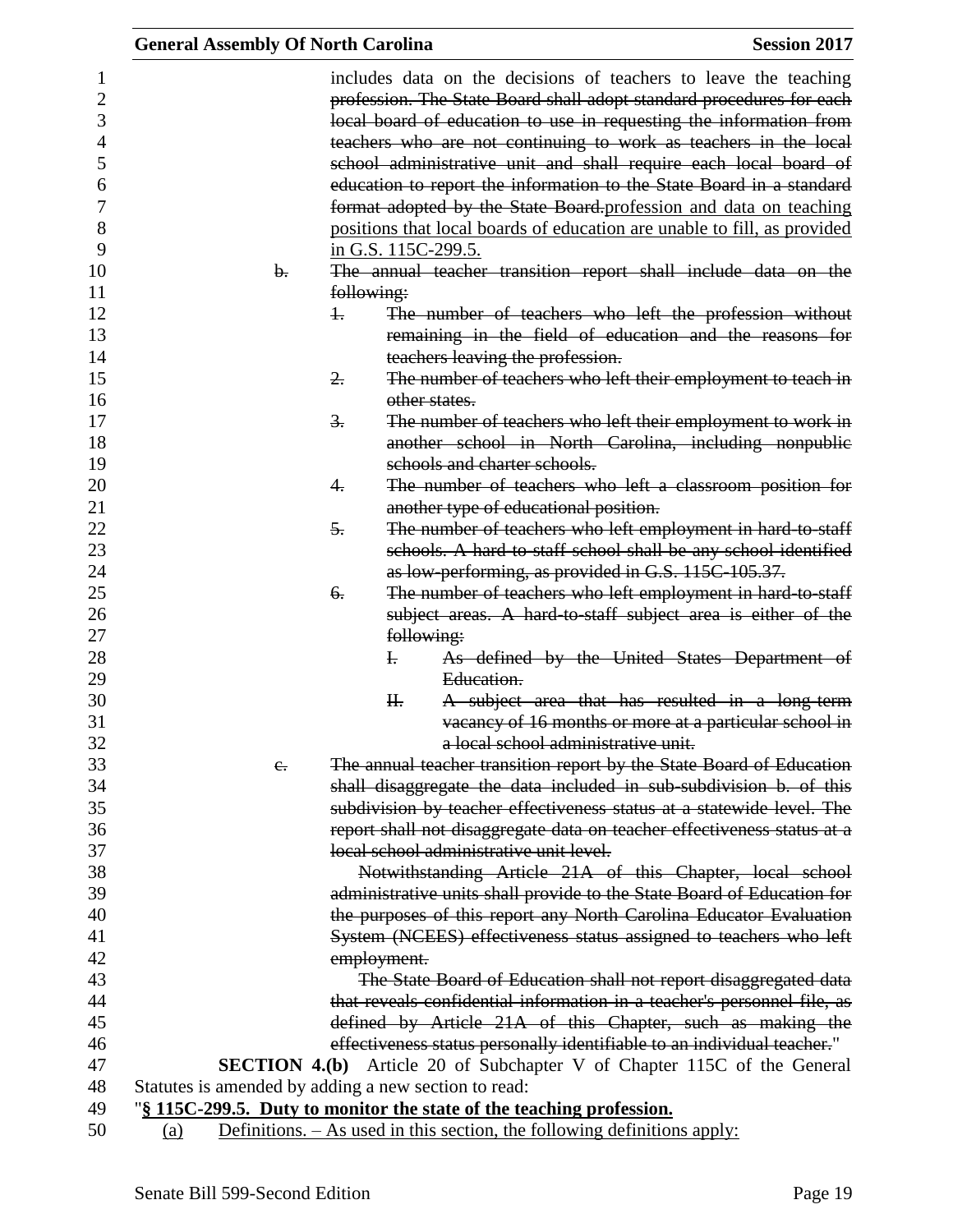|                           | <b>General Assembly Of North Carolina</b>                                                                                                                                                  | <b>Session 2017</b> |
|---------------------------|--------------------------------------------------------------------------------------------------------------------------------------------------------------------------------------------|---------------------|
| (1)                       | Hard-to-staff school. - Any school identified as low-performing, as provided                                                                                                               |                     |
|                           | in G.S. 115C-105.37.                                                                                                                                                                       |                     |
| (2)                       | Hard-to-staff subject area. $- A$ subject area that is either of the following:                                                                                                            |                     |
|                           | As defined by the United States Department of Education.<br>a.                                                                                                                             |                     |
|                           | b.<br>A subject area that has resulted in a long-term vacancy of 16 months                                                                                                                 |                     |
|                           | or more at a particular school in a local school administrative unit.                                                                                                                      |                     |
| (b)                       | State of the Teaching Profession Report. – The State Board of Education shall                                                                                                              |                     |
|                           | monitor and compile an annual report by December 15 annually on the state of the teaching                                                                                                  |                     |
|                           | profession in North Carolina that includes data on the decisions of teachers to leave the                                                                                                  |                     |
|                           | teaching profession and vacancies in teaching positions as provided in subsections (c) and (e)                                                                                             |                     |
|                           | of this section. The State Board shall adopt standard procedures for each local board of                                                                                                   |                     |
|                           | education to use in requesting information required by this report and shall require each local                                                                                            |                     |
|                           | board of education to report the information to the State Board in a standard format adopted by                                                                                            |                     |
| the State Board.          |                                                                                                                                                                                            |                     |
| (c)                       | Teachers Leaving the Profession. – The report shall include the following data on                                                                                                          |                     |
|                           | the decisions of teachers to leave the teaching profession in the prior school year:                                                                                                       |                     |
| (1)                       | The number of teachers who left the profession without remaining in the                                                                                                                    |                     |
|                           | field of education and the reasons for teachers leaving the profession.                                                                                                                    |                     |
| (2)                       | The number of teachers who left their employment to teach in other states.                                                                                                                 |                     |
| (3)                       | The number of teachers who left their employment to work in another school                                                                                                                 |                     |
|                           | in North Carolina, including nonpublic schools and charter schools.                                                                                                                        |                     |
| $\left(4\right)$          | The number of teachers who left a classroom position for another type of                                                                                                                   |                     |
|                           | educational position.                                                                                                                                                                      |                     |
| (5)                       | The number of teachers who left employment in hard-to-staff schools.                                                                                                                       |                     |
| (6)                       | The number of teachers who left employment in hard-to-staff subject areas.                                                                                                                 |                     |
| (d)                       | The annual teacher transition report by the State Board of Education shall                                                                                                                 |                     |
|                           | disaggregate the data included in subsection (c) of this section by teacher effectiveness status at                                                                                        |                     |
|                           | a statewide level. The report shall not disaggregate data on teacher effectiveness status at a                                                                                             |                     |
|                           | local school administrative unit level. Notwithstanding Article 21A of this Chapter, local                                                                                                 |                     |
|                           | school administrative units shall provide to the State Board of Education, for the purposes of                                                                                             |                     |
|                           | this report, any North Carolina Educator Evaluation System (NCEES) effectiveness status                                                                                                    |                     |
|                           | assigned to teachers who left employment. The State Board of Education shall not report                                                                                                    |                     |
|                           | disaggregated data that reveals confidential information in a teacher's personnel file, as defined                                                                                         |                     |
|                           | by Article 21A of this Chapter, such as making the effectiveness status personally identifiable                                                                                            |                     |
| to an individual teacher. |                                                                                                                                                                                            |                     |
| (e)                       | Teacher Vacancies. – The report shall include data on teaching positions that local<br>boards of education are unable to fill with a teacher licensed in that subject area by the fortieth |                     |
|                           | school instructional day of the local school administrative unit's calendar. The report shall                                                                                              |                     |
|                           | aggregate all data to provide both statewide information and information specific to each local                                                                                            |                     |
|                           | school administrative units, including the following:                                                                                                                                      |                     |
| (1)                       | The number of teacher vacancies by subject area.                                                                                                                                           |                     |
| (2)                       | The number of teacher vacancies by school with identification of                                                                                                                           |                     |
|                           | hard-to-staff schools."                                                                                                                                                                    |                     |
|                           | <b>SECTION 4.(c)</b> The State Board of Education shall complete the first annual                                                                                                          |                     |
|                           | report on the state of the teaching profession, including information on vacancies in the                                                                                                  |                     |
|                           | teaching profession, no later than December 15, 2017.                                                                                                                                      |                     |
|                           |                                                                                                                                                                                            |                     |
|                           | PART V. CONFORMING CHANGES                                                                                                                                                                 |                     |
|                           | <b>SECTION 5.(a)</b> G.S. 93B-15.1(i) reads as rewritten:                                                                                                                                  |                     |
|                           |                                                                                                                                                                                            |                     |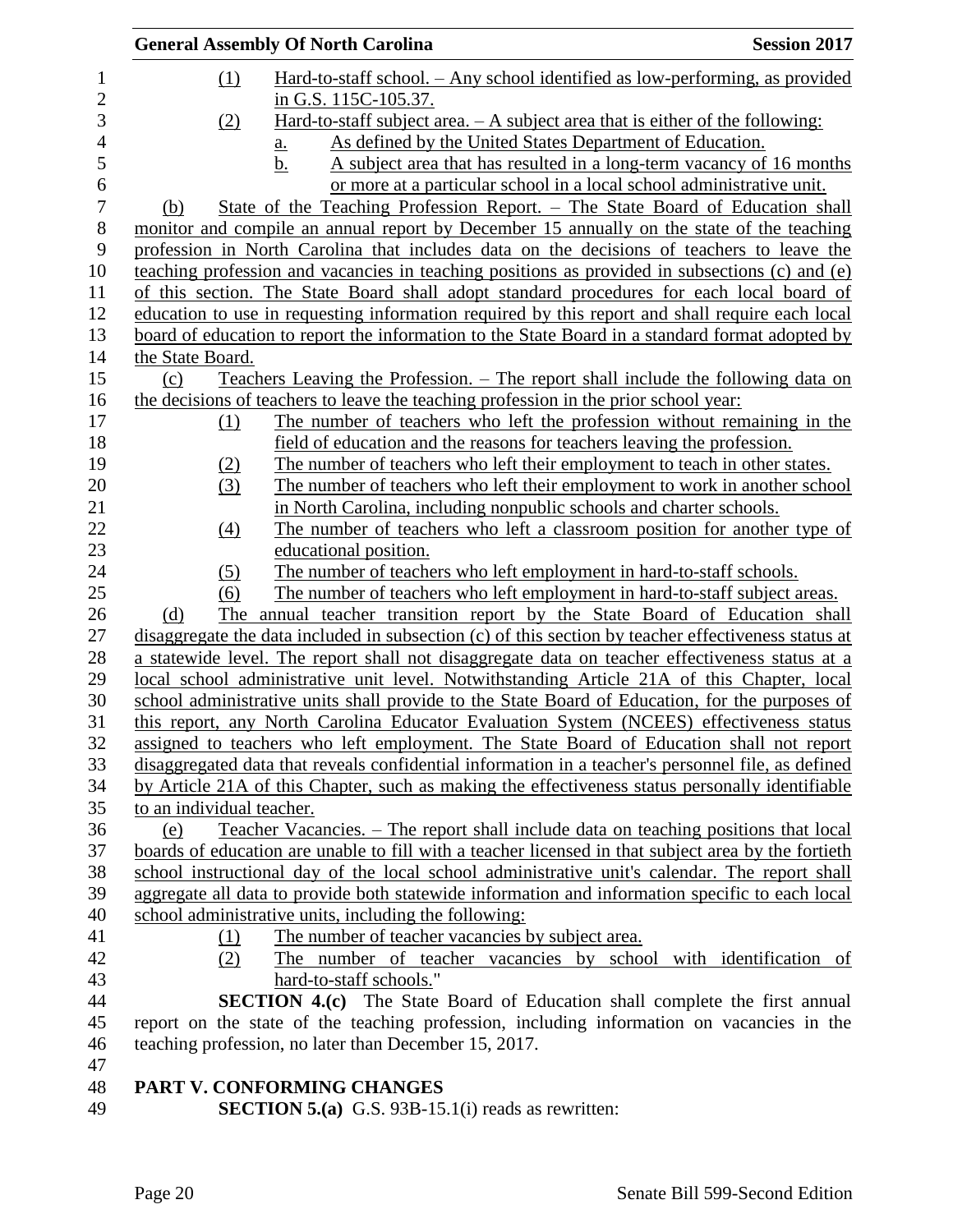| <b>General Assembly Of North Carolina</b>                               | <b>Session 2017</b>                                                                                |
|-------------------------------------------------------------------------|----------------------------------------------------------------------------------------------------|
| "(i)                                                                    | For the purposes of this section, the State Board of Education shall be considered an              |
|                                                                         | occupational licensing board when issuing teacher licenses under G.S. 115C-296. Article 17E of     |
| Subchapter V of Chapter 115C of the General Statutes."                  |                                                                                                    |
|                                                                         | <b>SECTION 5.(b)</b> G.S. 115C-296.7(g) reads as rewritten:                                        |
| " $(g)$                                                                 | NC Teaching Corps members shall be granted lateral entry teaching residency                        |
| licenses pursuant to G.S. 115C-296.12(a). Article 17E of this Chapter." |                                                                                                    |
|                                                                         | <b>SECTION 5.(c)</b> G.S. 115C-325.1(6)a. reads as rewritten:                                      |
| "a.                                                                     | Who holds at least one of the following licenses issued by the State                               |
| <b>Board of Education:</b>                                              |                                                                                                    |
| $\pm$                                                                   | Aa current standard professional educator's license.                                               |
| 2.                                                                      | A current lateral entry teaching license.                                                          |
| $\frac{3}{2}$ .                                                         | A regular, not expired, vocational license."                                                       |
|                                                                         | <b>SECTION 5.(d)</b> G.S. 115C-325.4(a)(11) reads as rewritten:                                    |
| "(11)                                                                   | Any cause which constitutes grounds for the revocation of the teacher's                            |
|                                                                         | teaching license or the school administrator's administratorprofessional                           |
| educator's license."                                                    |                                                                                                    |
| <b>SECTION 5.(e)</b> G.S. 115C-333(d) reads as rewritten:               |                                                                                                    |
| " $(d)$                                                                 | State Board Notification. - If a local board dismisses an employee of a                            |
|                                                                         | low-performing school who is a teacher with career status for any reason except a reduction in     |
|                                                                         | force under G.S. $115C-325(e)(1)l$ , or dismisses an employee who is a teacher on contract for     |
|                                                                         | cause or elects to not renew an employee's contract as a result of a superintendent's              |
|                                                                         | recommendation under subsection (b) or (c) of this section, it shall notify the State Board of the |
|                                                                         | action, and the State Board annually shall provide to all local boards the names of those          |
|                                                                         | individuals. If a local board hires one of these individuals, within 60 days the superintendent or |
|                                                                         | the superintendent's designee shall observe the employee, develop a mandatory improvement          |
|                                                                         | plan to assist the employee, and submit the plan to the State Board. The State Board shall         |
|                                                                         | review the mandatory improvement plan and may provide comments and suggestions to the              |
|                                                                         | superintendent. If on the next evaluation the employee receives a rating on any standard that      |
|                                                                         | was identified as an area of concern on the mandatory improvement plan that is again below         |
|                                                                         | proficient or otherwise represents unsatisfactory or below standard performance, the local         |
|                                                                         | board shall notify the State Board and the State Board shall initiate a proceeding to revoke the   |
|                                                                         | employee's license under G.S. 115C-296(d).G.S. 115C-270.35. If on this next evaluation the         |
|                                                                         | employee receives at least a proficient rating on all of the performance standards that were       |
|                                                                         | identified as areas of concern on the mandatory improvement plan, the local board shall notify     |
|                                                                         | the State Board that the employee is in good standing and the State Board shall not continue to    |
|                                                                         | provide the individual's name to local boards under this subsection unless the employee is a       |
|                                                                         | teacher with career status and is subsequently dismissed under G.S. 115C-325 except for a          |
|                                                                         | reduction in force, or the employee is a teacher on contract subsequently dismissed under          |
| G.S. 115C-325.4."                                                       |                                                                                                    |
| <b>SECTION 5.(f)</b> G.S. 115C-333.1(f) reads as rewritten:             |                                                                                                    |
| " $(f)$                                                                 | State Board Notification. - If a local board dismisses a teacher with career status for            |
|                                                                         | any reason except a reduction in force under G.S. $115C-325(e)(1)l$ , or dismisses a teacher on    |
|                                                                         | contract for cause or elects to not renew a teacher's contract as a result of a superintendent's   |
|                                                                         | recommendation under subsection (d) of this section, it shall notify the State Board of the        |
|                                                                         | action, and the State Board annually shall provide to all local boards the names of those          |
|                                                                         | teachers. If a local board hires one of these teachers, within 60 days the superintendent or the   |
|                                                                         | superintendent's designee shall observe the teacher, develop a mandatory improvement plan to       |
|                                                                         | assist the teacher, and submit the plan to the State Board. The State Board shall review the       |

 mandatory improvement plan and may provide comments and suggestions to the superintendent. If on the next evaluation the teacher receives a rating on any standard that was an area of concern on the mandatory improvement plan that is again below proficient or a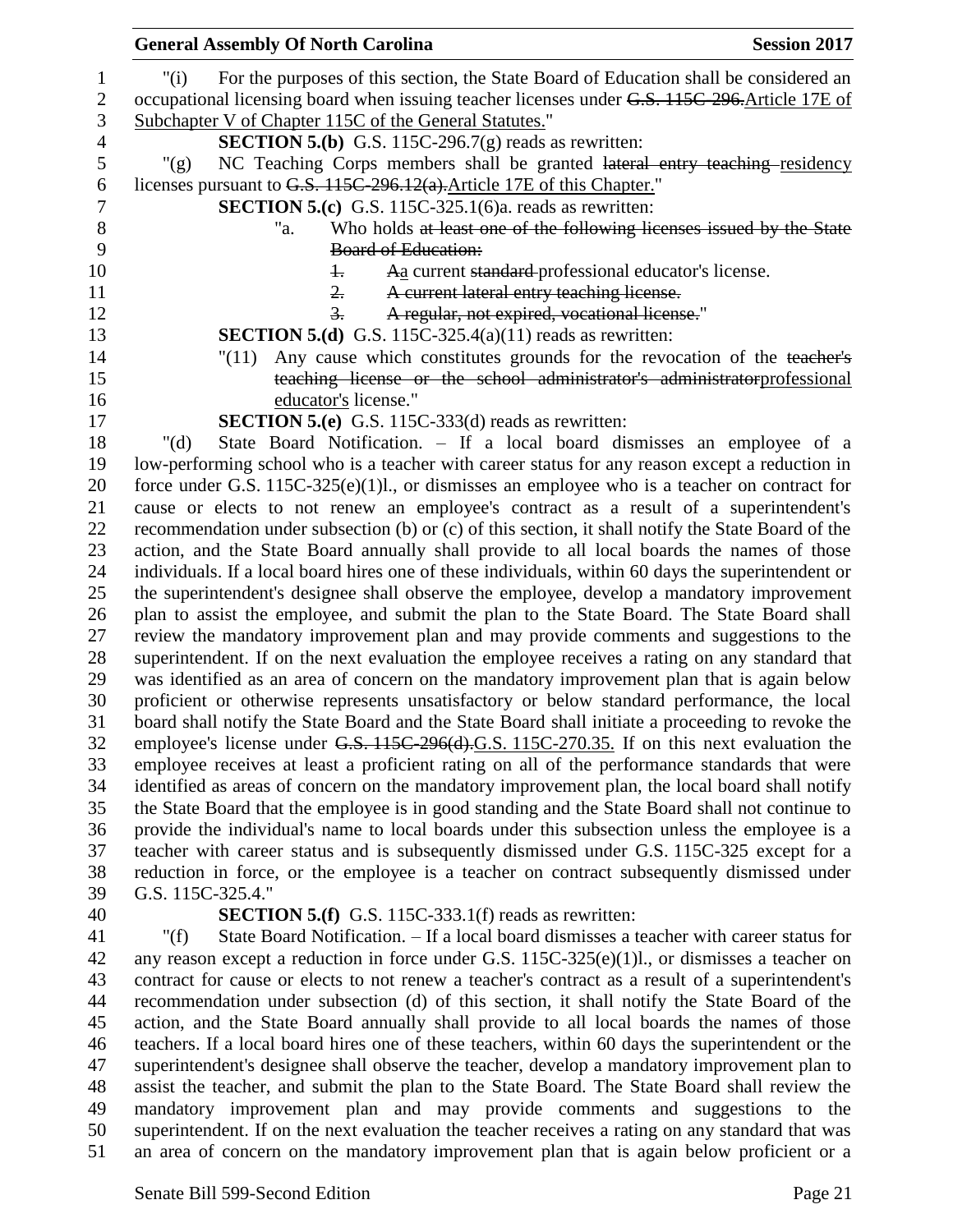#### **General Assembly Of North Carolina Session 2017**

 rating that otherwise represents unsatisfactory or below standard performance, the local board shall notify the State Board, and the State Board shall initiate a proceeding to revoke the teacher's license under G.S. 115C-296(d).G.S. 115C-270.35. If on the next evaluation the teacher receives at least a proficient rating on all of the overall performance standards that were areas of concern on the mandatory improvement plan, the local board shall notify the State Board that the teacher is in good standing, and the State Board shall not continue to provide the teacher's name to local boards under this subsection unless the teacher has career status and is subsequently dismissed under G.S. 115C-325 except for a reduction in force or is a teacher on contract who is subsequently dismissed under G.S. 115C-325.4. If, however, on this next evaluation the teacher receives a developing rating on any standards that were areas of concern on the mandatory improvement plan, the teacher shall have one more year to bring the rating to proficient if the local board elects to renew the teacher's contract. If by the end of this second year the teacher is not proficient in all standards that were areas of concern on the mandatory improvement plan, the local board shall notify the State Board, and the State Board shall initiate a proceeding to revoke the teacher's license under 16 G.S. 115C-296(d).G.S. 115C-270.35."

**SECTION 5.(g)** G.S. 115D-5(p) reads as rewritten:

 "(p) The North Carolina Community College System may offer courses, in accordance with the lateral entry program of study established under G.S. 115C-296.12, Article 17D of Subchapter V of Chapter 115C of the General Statutes, to individuals who choose to enter the 21 teaching profession by lateral entry, through residency licensure."

**SECTION 5.(h)** G.S. 116-239.5(a) reads as rewritten:

 "(a) The Board of Governors, in consultation with the constituent institutions of The University of North Carolina with educator preparation programs, shall designate eight constituent institutions to establish laboratory schools to serve public school students in accordance with the provisions of this Article. The Board of Governors shall select eight constituent institutions with quality educator preparation programs as demonstrated by the annual performance measures reported by the constituent institutions in accordance with G.S. 115C-296.13.G.S. 115C-269.35."

**SECTION 5.(i)** G.S. 116-239.13(5) reads as rewritten:

- "(5) Information on the student outcomes for students who are enrolled in each educator preparation program who obtained clinical experience in school leadership and teaching in the lab schools, including the performance elements reported under G.S. 115C-296.13(b).G.S. 115C-269.35."
- **PART VI. EFFECTIVE DATE**

 **SECTION 6.(a)** This act is effective when it becomes law and applies beginning with the 2017-2018 school year.

 **SECTION 6.(b)** Any rules required by this act shall be adopted by February 1, 2018.

 **SECTION 6.(c)** The State Board shall accept applications from EPPs for initial approval no later than March 1, 2018, for EPPs applying to accept students in the 2018-2019 school year.

 **SECTION 6.(d)** An EPP approved by the State Board prior to July 1, 2017, shall be considered initially authorized until the earlier of June 30, 2020, or the date of its five-year renewal.

 **SECTION 6.(e)** All EPPs operating in the State on June 30, 2018, or thereafter shall submit annual performance reports beginning with the 2018-2019 school year. The State Board shall monitor the data quality of the annual performance reports, including checking for statistical anomalies, data availability, and any other issues the State Board deems relevant. The